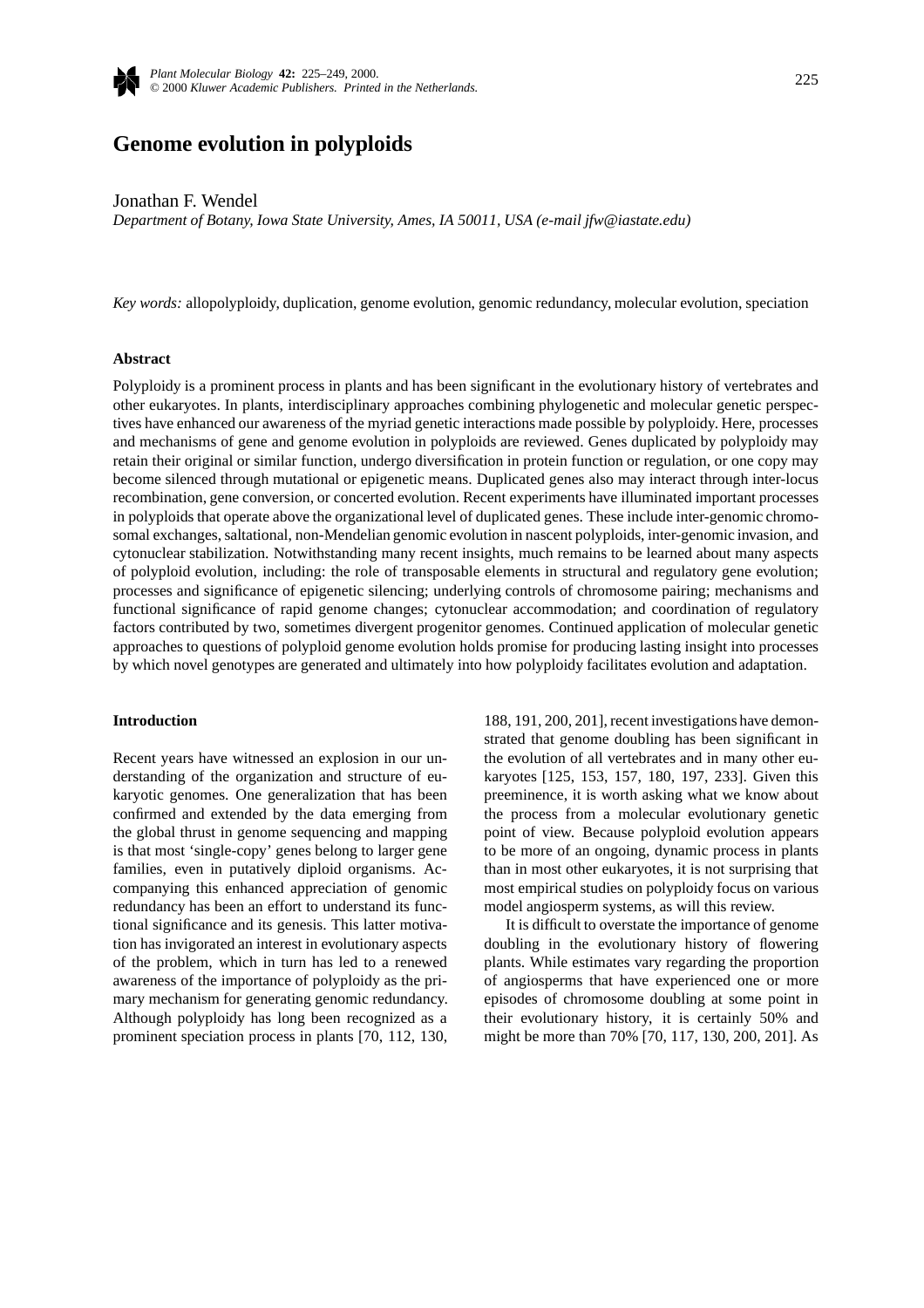a consequence, there has been a long history of interest in various aspects of polyploidy in plants, including classification of the various types of polyploids (e.g., autopolyploid, genomic allopolyploid, segmental allopolyploid), mode and frequency of formation, potential evolutionary significance, and correlations with life-history attributes and ecological parameters. These subjects have been thoroughly reviewed [70, 78, 96, 97, 112, 114, 117, 130, 162, 188, 190, 191, 199– 201, 206] so they need not be discussed here. Instead, the present focus will be on gene and genome evolution in polyploids. In particular, recent studies have led to novel insights and perspectives into the molecular evolutionary genetics of polyploid formation, stabilization and subsequent evolution; it is these subjects that will be highlighted in the present review.

Before proceeding it is necessary to first consider what it meant by the term polyploidy. Because genome doubling via autopolyploidy or allopolyploidy has been continuing since angiosperms first appeared definitively in the Cretaceous and because this remains an active, ongoing process, many angiosperm genomes have experienced several cycles of polyploidization at various times in the past. The more ancient of these past genome doubling events may be difficult to discern, due to potentially rapid evolutionary restoration of diploid-like chromosomal behavior and/or other evolutionary changes following polyploidization. Most angiosperms thus are appropriately considered to have 'paleopolyploid' genomes, which may be revealed as such through comparative mapping or other approaches [20, 60, 63, 108, 109, 141, 164, 179, 195]. Throughout the angiosperms, more recent polyploidization events have been superimposed on these more ancient genome doubling events, followed often by additional rounds of 'diploidization' and evolutionary divergence among previously doubled genomic sequences. This cyclical process of duplication and divergence leads to a concept of the modern angiosperm genome as one characterized by a series of nested duplications of varying antiquity, only some of which descend to the present relatively unscathed by evolutionary disruptions such as loss of duplicated sequences, chromosomal repatterning, or other aspects of 'diploidization'. Only the most recent genome duplications are likely to be classically recognized as constituting 'polyploid' speciation events. Examples of such obvious polyploids abound, and include many of the world's most important agricultural commodities [86], such as wheat, soybean, potatoes, sugarcane and cotton. Most of these same species, as well as



*Figure 1.* Expected consequences of polyploidy on gene and genome evolution. Divergence between two diploids (A and B) followed by hybridization and chromosome doubling yields an allopolyploid with a genome  $(A'B')$  that is expected to be additive with respect to its progenitors (panel A). If the resulting duplicated genes or other genomic sequences evolve independently, the two homoeologous copies in the allopolyploid  $(A'$  and  $B'$ , boxed) will not be phylogenetically sister to each other. Instead, each copy will be sister to the orthologous copy in one of the two parental diploids (panel B). Violations of independence may take many forms, such as inter-locus gene conversion (panel C) or loss of one of the two homoeologues (panel D).

countless others, experienced more ancient cycles of genome duplication, as is evident in the genomes of *Brassica* [108, 109], cotton [164], soybean [179], and many important cereals [12, 60, 63, 102, 140].

Some of what is known about polyploid genome evolution stems from the analytical perspective provided by genome doubling itself. Irrespective of whether a polyploidization event involved the merger of two fully differentiated genomes (allopolyploidy), a simple doubling of a single genome (autopolyploidy), or something in between, all or nearly all genes and other genomic sequences will have become duplicated in the process. In allopolyploids, these duplicated (homoeologous) copies of a particular chromosome, chromosome segment, or gene were contributed by different donor taxa at the time of polyploid formation (Figure 1, panel A). Thus, their descendant sequences in the polyploid are expected to be phylogenetically sister to their counterparts (orthologues) from the respective diploids rather than to each other (Figure 1, panel B). In addition, the new polyploid genome is expected to be additive with respect to its diploid progenitors. Rejection of this 'null hypothesis' (Figure 1, panel C) may reflect a number of causes [223], including some that are germane to polyploid genome evolution, such as concerted evolution of genes in different genomes or other interactions among homoeologous sequences.

While the scenario modeled in Figure 1 fails to accommodate some important aspects of gene and genome evolution in polyploids, such as changes in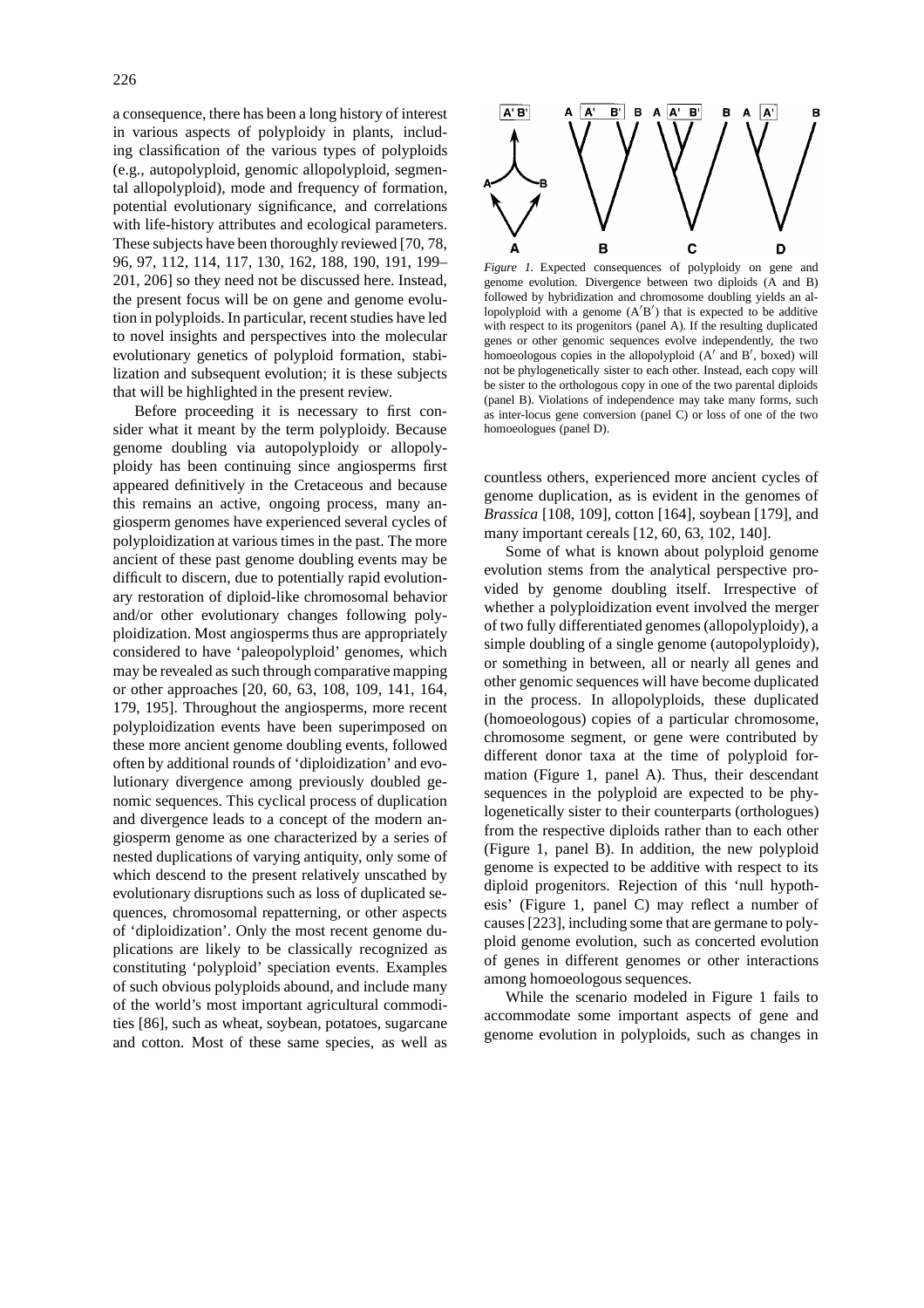duplicate gene expression, divergence in function, or chromosomal repatterning, it underscores the importance of a sound organismal phylogenetic framework for making inferences regarding molecular evolutionary events. Moreover, it highlights the necessity of having comparisons be appropriate, that is, among strictly orthologous genes and their two homoeologous descendants [34], rather than among some mixture of paralogous and orthologous sequences. Because these dual requirements of firm phylogenetic underpinnings and sound inferences of orthology are difficult to meet in many polyploid groups of plants, much of the experimental work on gene and genome evolution in polyploids involves model systems in just a few genera, i.e. *Brassica*, *Gossypium*, *Nicotiana*, *Tragopogon*, and *Triticum-Aegilops*. Each of these groups is characterized by relatively recent polyploidy, the existence of extant diploid progenitors or reasonable models thereof, and usually a well-developed set of genetic and cytogenetic tools that are important for inferring orthology or making inferences about genome evolution. Notwithstanding the importance of these model systems, insights into one or more aspects of polyploid genome evolution have emerged from studies of many different taxonomic groups, including older polyploids such as *Zea* [60, 84, 161] and many pteridophytes [59, 82, 155].

Because polyploidization is both an ancient and an ongoing process, it may be useful to consider the molecular evolutionary events that characterize the earliest stages of polyploid formation separately from those that are responsible for longer-term genomic changes. An allopolyploid speciation event, for example, entails the merger of two, often differentiated genomes into a common nucleus in only one of the two parental cytoplasms. Though we still know relatively little about many if not most details of the process, the initial stages in this biological reunion evidently are molded by an array of molecular genetic mechanisms and processes that collectively lead to polyploid stabilization. This suite of mechanisms and processes may be rather different, at least in part, from those responsible for longer-term gene and genome evolution in polyploids. The latter classically are thought of as the mechanisms leading to chromosomal and genic diploidization, as well as to functional diversification among duplicated genes. Recent insights into both of these aspects, i.e. the initial stages of polyploid formation and longer-term genic and genomic evolution, will be discussed here.

## **Evolution of duplicated genes**

Given the prevalence of polyploidy in plants it is not surprising that many have addressed the potential evolutionary significance of its most obvious genetic consequence, namely, gene duplication [114, 117, 144, 200, 202, 203]. That genome-wide genetic redundancy may lead to new evolutionary opportunity was underscored by S.G. Stephens nearly half a century ago [203, p. 249], when he commented that: '. . . One might expect. . . that a mechanism in which new functions could be added and the old ones retained would have considerable selective advantage. . . the only likely manner of achieving this "improvement" would be by increasing the number of genetic loci....' In this remark Stephens highlighted a key aspect of the evolution of polyploids, namely, that there may be divergence in function among duplicated genes following polyploidization. This single and important concept has become widely embraced as an explanation for the evolutionary success of polyploids. Duplication leads to relaxation of selection on one gene copy, allowing divergence between the duplicated genes and the acquisition of new function [51, 92, 107, 119, 144, 147, 148, 156]. This divergence in function may be manifested in myriad evolutionarily significant ways, viz., greater biochemical and physiological flexibility, enhanced environmental adaptability, or the evolution of novel physiologies or morphologies [5, 7, 33, 70, 114, 117, 170, 200].

We might ask how much we actually know about this process that is so central to polyploid speciation theory. Polyploidy certainly results in genome-wide gene duplication, and it is also clear that plants contain numerous multigene families, the members of which often show functional diversification. Nonetheless, there are relatively few examples where 'divergence after duplication' has convincingly been demonstrated. In large part this undoubtedly reflects the stringent requirements for experimental verification of functional diversification associated with polyploidization: that two duplicated genes are truly homoeologous (as opposed to paralogous); that functional diversification has occurred; and that differentiation in function occurred subsequent to polyploid formation and not earlier at the diploid level. From an experimental standpoint, orthologous and homoeologous relationships among candidate genes are most likely to be verifiable in recent polyploids, such as in the model genera discussed above. In these relatively young polyploids, however, sufficient time may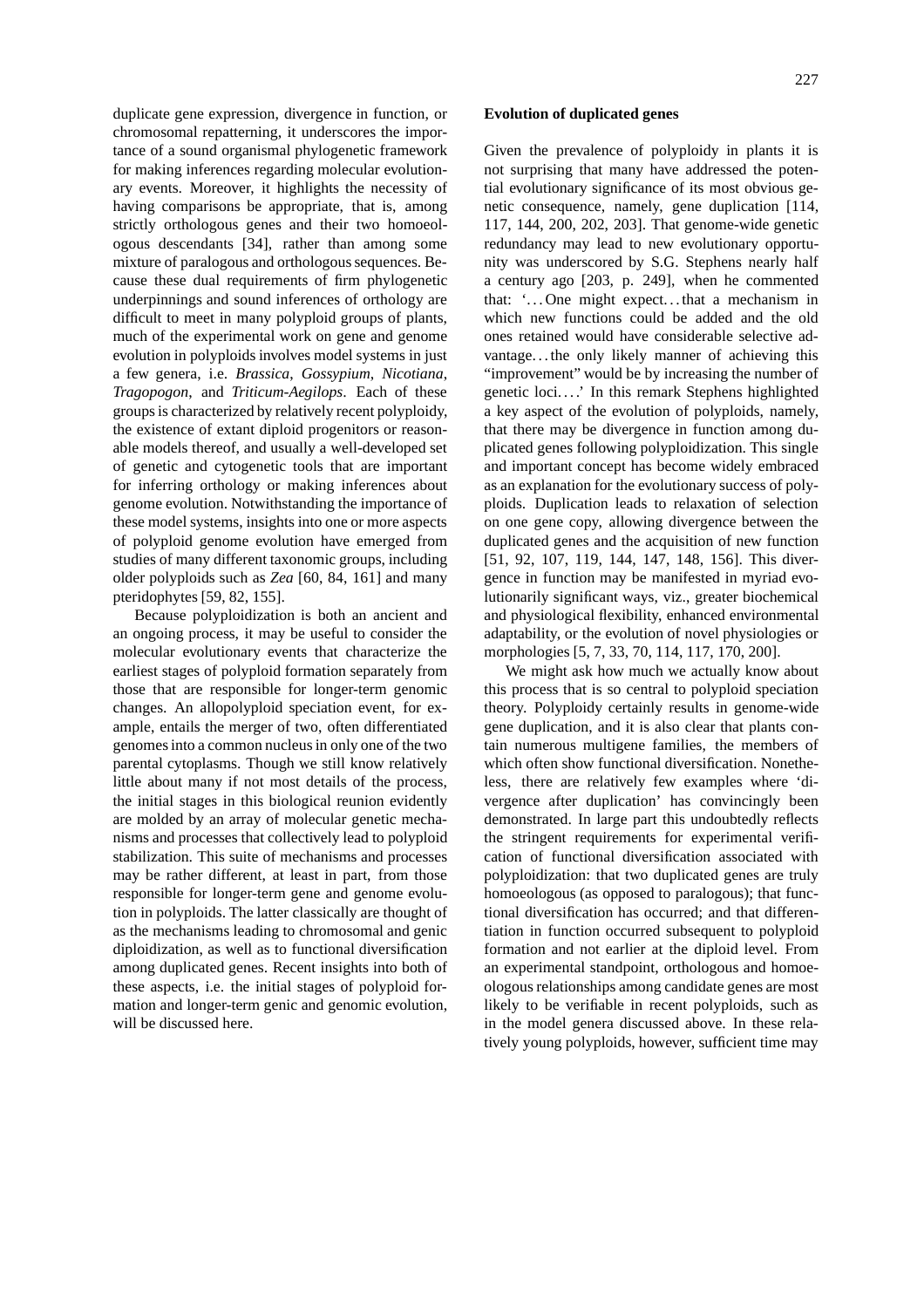not have elapsed for measurable functional diversification to have taken place between genes duplicated via polyploidy, at least for some unknown portion of the genome. The study of older polyploids may be more promising in this respect, but in these cases one is likely to have reduced confidence in inferences of homology and of diploid parentage. When viewed in this context, the relatively limited number of empirical demonstrations of divergence after duplication is not really surprising. Moreover, many additional examples are likely to emerge in the near future, as the tools of genome mapping and functional analysis become more widely applied to evolutionary questions.

Although divergence in function is widely thought of as a common and perhaps the most provocative consequence of gene duplication, it is not the only possible outcome. This has been recognized for at least 50 years. Stephens [203, p. 250], for example, commented that '...In newly formed amphidiploids numerous loci must be duplicated and any subsequent disappearance of duplicate functions must be attributed to (a) loss or inactivation of one of the loci or (b) divergence in function.' Gene silencing is thus highlighted as a second evolutionary consequence of genome doubling, although in Stephens' time the processes responsible for 'loss or inactivation' (e.g. pseudogenization and epigenetic modification, discussed below) were even less clear than they are today. In some respects the fate of duplicated genes may be viewed as a race between survival and decay, as mutation in coding and regulatory regions leads both to differences in protein expression or function (diversification) as well as pseudogene formation (silencing).

As might be expected from both the prevalence of polyploidy and its perceived significance, the subject of gene duplication has long attracted the interest of population geneticists [28, 106, 129, 142, 146, 148, 216, 217, 220]. This work, which traces back at least as far as Haldane and Fisher in the 1930s [53, 73], models one or more aspects of gene diversification or silencing using as input parameters factors such as mutation rates, fitness differences among alleles at duplicated loci, and effective population sizes. Of particular relevance here is the relative likelihood of functional diversification versus gene silencing. Most modeling studies suggest that few duplicated genes escape the accumulation of deleterious mutations, so that pseudogene formation occurs at a rate often estimated to be an order of magnitude or more higher than that of functional divergence. Walsh [217], for

example, estimated that under a variety of reasonable population sizes and mutation rates, the likelihood of evolving a new gene function was low, unless fitness differentials and/or population sizes were large. In this light, empirical studies on rates of gene silencing are noteworthy, in that these rates often are much lower than that predicted by population genetic models [50, 142, 156].

The realization that rates of gene silencing are much lower than those predicted by population genetic models is potentially illuminating, in that it necessitates a biological explanation. This in turn evokes the potential significance of a third possible fate of genes duplicated by polyploidy, namely, long-term maintenance of similar if not identical function [93, 142, 156, 216]. A common observation is that both copies of a duplicated gene often persist in a functional state for long periods of evolutionary time [33, 45, 50, 93, 186]. Several possible explanations for this observation recently have been forwarded [32, 62, 67, 93, 142, 156, 216], involving the interplay among natural selection, the nature of genetic redundancy, and myriad aspects of protein interactions and pathways.

The foregoing suggests that there are three primary possibilities for the evolutionary fate of duplicated genes: (1) functional diversification; (2) decay, through mutation, leading to 'silencing' of one of the two duplicated copies; and (3) retention of original or similar function. Empirical evidence that bears on each of these possibilities will be discussed below, as will the responsible mechanisms, where known. To these three primary fates will be added a fourth prospect, namely, interaction among duplicated genes. Several phenomena are included in this final category, conceptually intertwined by the loss of independence among the duplicated copies that results from interaction between homoeologues (cf. Figure 1).

## *Acquisition of new function*

As mentioned above, as yet there are few compelling examples of functional diversification that can convincingly be traced to differentiation of specific pairs of genes that originated via polyploidy. To some extent, however, this issue is time-scale-dependent. Because most genes exist as members of multigene families and because most if not all angiosperms lineages have an ancient if not a recent polyploid ancestry, it is clear that, ultimately, genome doubling events must have generated a significant portion of the existing genetic redundancy in a given genome. In conjunction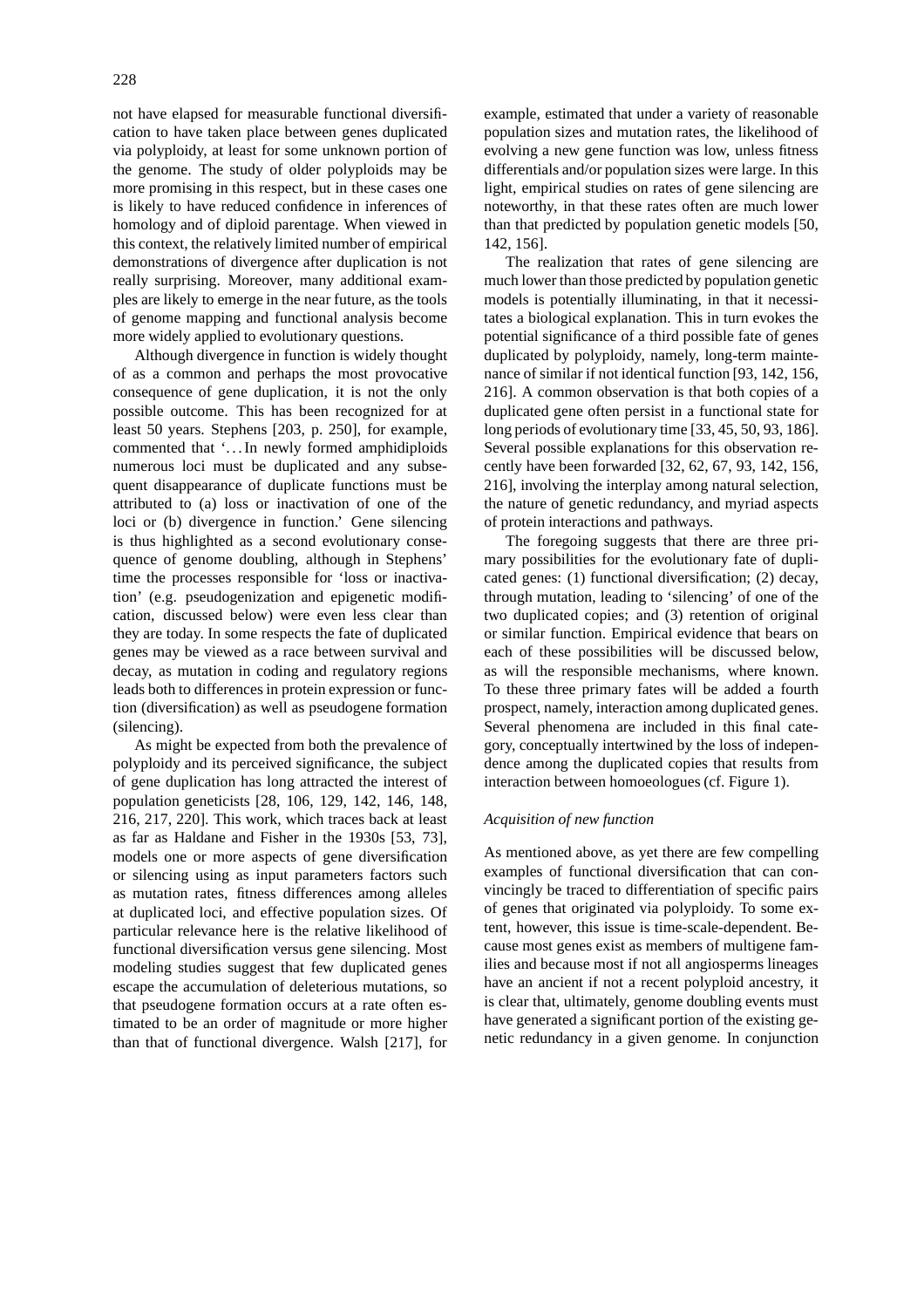with the widespread observation of functional diversification among members of plant nuclear gene families [29], it becomes axiomatic, therefore, that there has been 'divergence after duplication'. In these cases of long-term diversification, however, specific homology relationships among the genes involved generally are obscure, thereby limiting understanding of both the nature of selection and of the specific molecular events responsible for the acquisition of novel function.

Notwithstanding these limitations, comparative analyses of amino acid and nucleotide sequences have provided clues into the process of functional diversification. For example, purifying selection apparently has operated on both members of 17 duplicate gene pairs in tetraploid frogs [93]. This suggests that the traditional view of divergence after duplication [144, 145], whereby one copy is released from functional constraint and through mutation either randomly decays or acquires new function, ultimately to '... emerge triumphant as a new gene locus' [145, p. 261], does not universally apply. In some cases, functional differentiation among duplicated genes has been shown to be accompanied by accelerated rates of amino acid substitution [119, 147, 148]. This excess of replacement substitutions has been interpreted to implicate positive selection as an important force in shaping functional diversification.

Similar ideas have been brought forward for multigene families in plants. Accelerated nonsynonymous rates of substitution have been observed, for example, in members of the chalcone synthase (CHS) gene family in *Petunia* and *Ipomoea*, and these have been interpreted as possibly reflecting functional divergence [41, 94]. In a few cases, sequence data have been combined with studies of enzyme substrate specificity or other aspects of function. Particularly notable in this respect is the analysis of differentiation among chalcone synthase gene family members in the Asteraceae [83]. The novel proteins involved, which differ from other *Chs* gene family members ontogenetically and catalytically and are only 70% similar to other *Chs* genes at the amino acid level, are inferred to have arisen following gene duplication prior to diversification of the Asteraceae.

Some of the more compelling examples of functional diversification following polyploidy involve maize. The maize genome has long been known to harbor numerous duplicate factors [165], which, using molecular genetic approaches, have more recently been mapped into parallel or duplicated linkage groups [84, 231]. Sequence analysis of 14 pairs of duplicated genes located on these parallel linkage groups confirms the paleotetraploid nature of the maize genome [60]. Based on the amount of sequence divergence, the tetraploidization event is suggested to have occurred about 11.4 million years ago [60].

Included among the loci implicated to have been duplicated via polyploidy are both regulatory and structural genes. A comparison of these highlights an important aspect of polyploidization, namely, its impact not only on structural genes, but on regulatory genes that control developmental pathways and networks. A case in point involves the pair of duplicated genes *R* and *B*, which map to duplicated linkage groups on chromosomes 10 and 2, respectively, and which encode helix-loop-helix transcriptional activators that regulate anthocyanin biosynthesis. The two genes differentially regulate tissue-specific patterns of purple pigmentation in various maize tissues. Although relative rate tests [60] suggest that the two genes are evolving at equivalent rates (only exons were included in the analysis), the rate of replacement substitution between  $R$  and  $B$  is highest among all locus pairs studied. This suggests either that positive selection has been operating to diversify function, or that there has been limited functional constraint on one or both gene copies. Additional molecular genetic analyses verify that some portions of these genes, and their homologues in other grasses, are evolving rapidly [90, 161]. This pattern of rapid evolution is not restricted to *R* and *B.* Indeed, among the 14 locus pairs studied, the mean ratio of replacement to synonymous substitutions is 50% higher in 'regulatory' than in 'structural' genes [159]. Perhaps even more noteworthy is the fact that in maize, *R* and *B* differ primarily in their pattern of expression rather than in protein function. This indicates that not only is divergence in the coding region of regulatory genes potentially important, but that the most significant evolutionary events have been those that regulate *R* and *B*, including molecular changes in *cis*- and possibly *trans*-acting factors.

These examples from maize are instructive in that they provide insights into the nature of molecular evolutionary diversification that might be expected following polyploid-induced gene duplication. In addition, they underscore the possibility that the most profound changes are likely to be novel patterns of gene regulation rather than diversification in protein function per se. Divergence among duplicated genes has long been suggested to occur at the regulatory level [2, 51, 202]; the examples from maize and elsewhere are providing glimpses into the responsi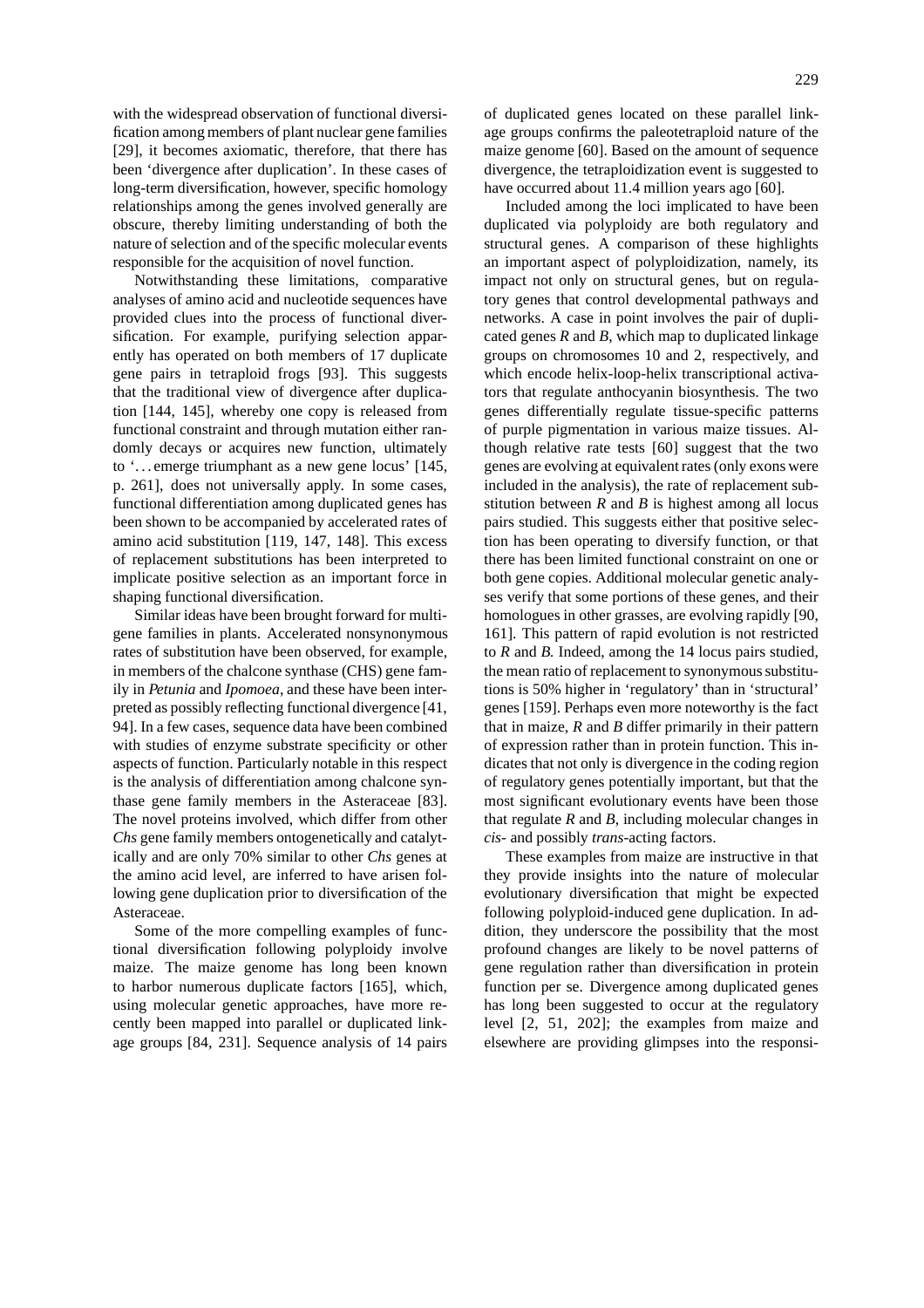ble molecular evolutionary events. From a broader perspective, analyses such as those described in this section highlight the evolutionary significance of regulatory gene diversification, as emphasized in several recent reviews [6, 38, 39, 159, 160]. It is tempting to speculate that much of the evolutionary success of polyploidy in angiosperms, which entails a saltatory doubling of regulatory factors, is tied directly to regulatory gene evolution, both at the protein level and through differential regulation of the regulatory genes themselves.

## *Gene silencing*

As an alternative to maintenance of duplicated genes and divergence in function, 'gene silencing' might occur, leading to loss of duplicate gene expression. This process has long been recognized as an evolutionary possibility [144, 145, 203], but it was not until isozymes became widely employed as genetic markers that the phenomenon could readily be monitored. Because enzymes encoded by duplicated genes were often easily separated electrophoretically, their *in vitro* expression patterns provided direct evaluations of the extent of gene silencing [1, 59, 65, 66, 82, 170, 187, 232]. In some cases, inferences of gene silencing were bolstered by comparisons to diploid progenitors and/or genetic analyses, to rule out, for example, co-migration of duplicated enzymes [e.g. 232]. These analyses also demonstrated that loss of expression might occur for either member of a duplicate gene pair, as is the case for the well-known example of gene silencing represented by the doubled leucine aminopeptidase loci in tetraploid *Chenopodium* [232].

Among the several generalizations to emerge from several decades of enzyme electrophoretic studies is that in young polyploids both copies of a duplicated gene usually retain expression [reviewed in 33, 66, 186]. This is true, for example, in polyploid *Tragopogon* from the western United States [170], which first appeared in the early 1900s after the introduction of the progenitor diploids from the Old World [143, 150], and in hexaploid wheat, which first formed perhaps 8000 years ago [47] and which still expresses the majority of its initially triplicated isozyme genes [79– 81]. In older polyploids, however, loss of duplicate gene expression is common in both plants and animals. A widely cited example involves tetraploid catostomid fish, where it is suggested that half of all duplicated allozyme loci have been silenced in the 50 million years since polyploidization [49, 118]. About 25% of the duplicated single-copy fraction has been eliminated since polyploidy doubled the ancestral genome of modern soybeans [240]. In ferns, allozyme expression patterns indicative of the diploid condition [66] often are observed, even in species with chromosome numbers suggestive of polyploidy [reviewed in 82, 187]. Most evidence suggests that this 'genetic diploidy' reflects extensive and perhaps repeated episodes of gene silencing after a polyploidization event or events. A glimpse into the diploidization process is offered by the report of progressive loss of duplicated phosphoglucose isomerase activity in tetraploid (relative to its congeners) *Pellaea rufa*; different individuals express varying levels of one of the duplicated *Pgi* genes, culminating in plants with a completely diploidized PGI phenotype [59].

As reflected in the foregoing discussion, most empirical evidence bearing on the phenomenon of loss of duplicate gene expression derives from isozyme loci, because historically these were the simplest readily scored genetic markers available. It has been noted, however, that enzyme-encoding loci might respond differently to polyploidization than other classes of genes [45]. This is apparent in both hexaploid and tetraploid wheats, where the previously noted retention of enzyme multiplicity contrasts with a 'massive and nonrandom' diploidization of endosperm proteins [45, 56]. Hexaploid wheat lines, which have three genomes (A, B, and D), variably express highmolecular-weight glutenin bands encoded by only two of the three genomes (B and D), indicating silencing of the A-genome homoeologues. In tetraploid wheat (AB genome), many wild accessions display an additive profile of high-molecular-weight glutenin bands, but diploidization, through loss of one or more Agenome bands, is common in cultivated lines. Feldman *et al*. [45] highlighted the contrast between diploidization of seed-storage proteins and a lack thereof for enzyme-encoding loci, and proposed that this difference reflects selection for efficient production of appropriate levels of seed storage proteins. The genomic effects of selection are processes like those that lead to gliadin and glutenin gene silencing as well as dosage compensation.

This classic work on wheat storage proteins illustrates the truism that the evolutionary fate of duplicated sequences will vary widely among taxa and among the various components of the genome. In some situations and species, gene silencing may be an incremental process, as exemplified by PGI in *Pellaea*, whereas in other cases genomic change might be more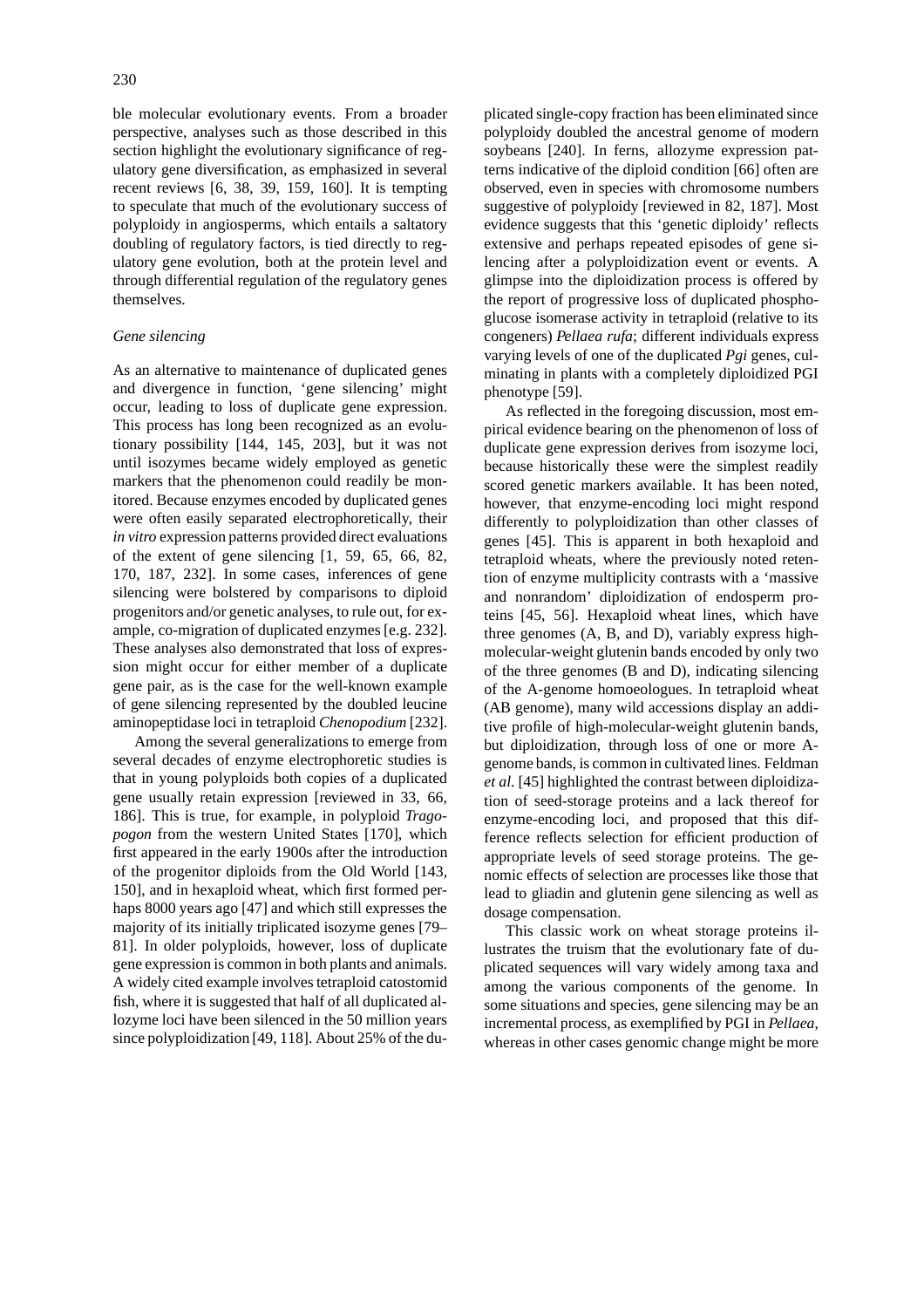saltational. Ribosomal genes duplicated as a result of polyploidy provide many examples of the latter. In the Triticeae [40], *Nicotiana* [215], *Festuca* [208], *Brassica* [185], *Glycine* [36, 178], and *Scilla* [212], entire 18S-26S and/or 5S rDNA arrays not only have been 'silenced' after polyploidization, they have been completely lost. In some if not all of these cases, array loss might have occurred suddenly, via a single unequal inter-chromosomal exchange or deletion event. In the light of the above, 'gene silencing' may best be seen as reflecting a variety of different phenomena, including the classical process of slow decay leading to pseudogene formation, genomic deletion of entire arrays and possibly individual genes, and epigenetic modification (discussed below). Accordingly, global measures of gene silencing rates, estimated mostly from allozyme data, are unlikely to have uniform or even broad applicability, notwithstanding the body of theory concerned with rates of gene silencing [118, 142, 217, 220].

The diversity of silencing phenomena alludes to a spectrum of underlying mechanisms, not all of which are well understood. Conventional gene silencing through deleterious mutations has been described many times for plant pseudogenes. There remain few cases where this mutational process has been detailed for gene-pairs shown to have acquired their duplicate status via polyploidy, but the process is conceived of as being similar to that described for duplicate PGIencoding genes in *Clarkia* [67] and chlorophyll *a/b*binding protein genes in *Polystichum munitum* [155]. In both cases numerous lesions were evident in the silenced genes, reflecting point mutations, insertions and deletions. To date, the most detailed description of pseudogene formation for a duplicated gene is for *PgiC2* in *Clarkia mildrediae* [67]. Of the 23 exons 18 were sequenced, of which nine exhibited indels, causing frameshifts and a stop codon. Deletions ranged from 3 to 52 nucleotides, some causing loss of exon-intron splice junctions, while there were three insertions totaling 8 bp. Introns were also degenerate, with a total of 21 insertions, one of which was 857 bp in length with a stem-loop structure and direct terminal repeats suggestive of a transposable element.

Transposable elements themselves might be the causative agent of gene silencing [69, 104, 121, 127, 135, 227–230]. In hexaploid wheat, for example, loss of glutenin expression at the *Glu-1* locus is due to an 8 kb insertion of a retrotransposon in the coding region [77]. Non-functional nitrate reductase genes in tobacco were shown to be caused by insertion of a

*copia*-like retrotransposon called *Tnt1* [69]. Insertions into regulatory regions might also alter expression, as documented for pea *rbcS* [230], the maize regulatory gene *R-s* [135], the *nivea* chalcone synthase gene in *Antirrhinum* [121] and many other examples [104, 127, 227–230]. As discussed below, polyploidy may be associated with increased transposable element activity; perhaps element-induced gene silencing is tolerated in polyploids to a greater extent than in diploids because of the buffering effect of gene duplication.

Not all cases of gene silencing will have progressed to the extent that *Clarkia mildrediae PgiC2* has. During the initial stages of gene silencing, and with apologies to Mark Twain (in his famous cable from Europe to the Associated Press), the reports of a gene's death may be an exaggeration. In an intriguing paper, Marshall *et al.* [128] raise the possibility that genes might evolutionarily 'flicker' on and off, whereby silencing happens as a consequence of point mutations in coding or regulatory regions, and function is restored by back mutation or gene conversion with a functional homologue. Their statistical analysis suggests that this type of resurrection may be evolutionarily realistic over time spans of several million years. Clearly, the likelihood of gene rescue will be higher when the number of lesions that caused silencing is small and when they involve easily reversed steps, such as back mutations for point substitutions. Other factors also are likely to be important in gene resuscitation, such as the number of intact homologues elsewhere in the genome, and the frequency of gene conversion or inter-genic recombination. Although no examples have yet been described of genic 'death and resurrection' in plants, the process may have functional significance, particularly if novel genic combinations are formed by the rescue process.

Regain of function might be more common and potentially have even greater significance for genes silenced by epigenetic means. In this regard, the example of intergenomic suppression of endosperm proteins in allopolyploid wheat is especially relevant. Galili and Feldman [57] extracted tetraploid (AABB) wheat lines from common wheat (AABBDD) and observed a loss of several gliadin and glutenin bands in the tetraploid derivatives, which logically were attributed to protein genes located in the missing D genome. More surprising was the observation of several novel protein bands in the extracted tetraploids, which were either missing or weakly expressed in the hexaploid parent. These data suggest that the D genome suppresses expression of some of the protein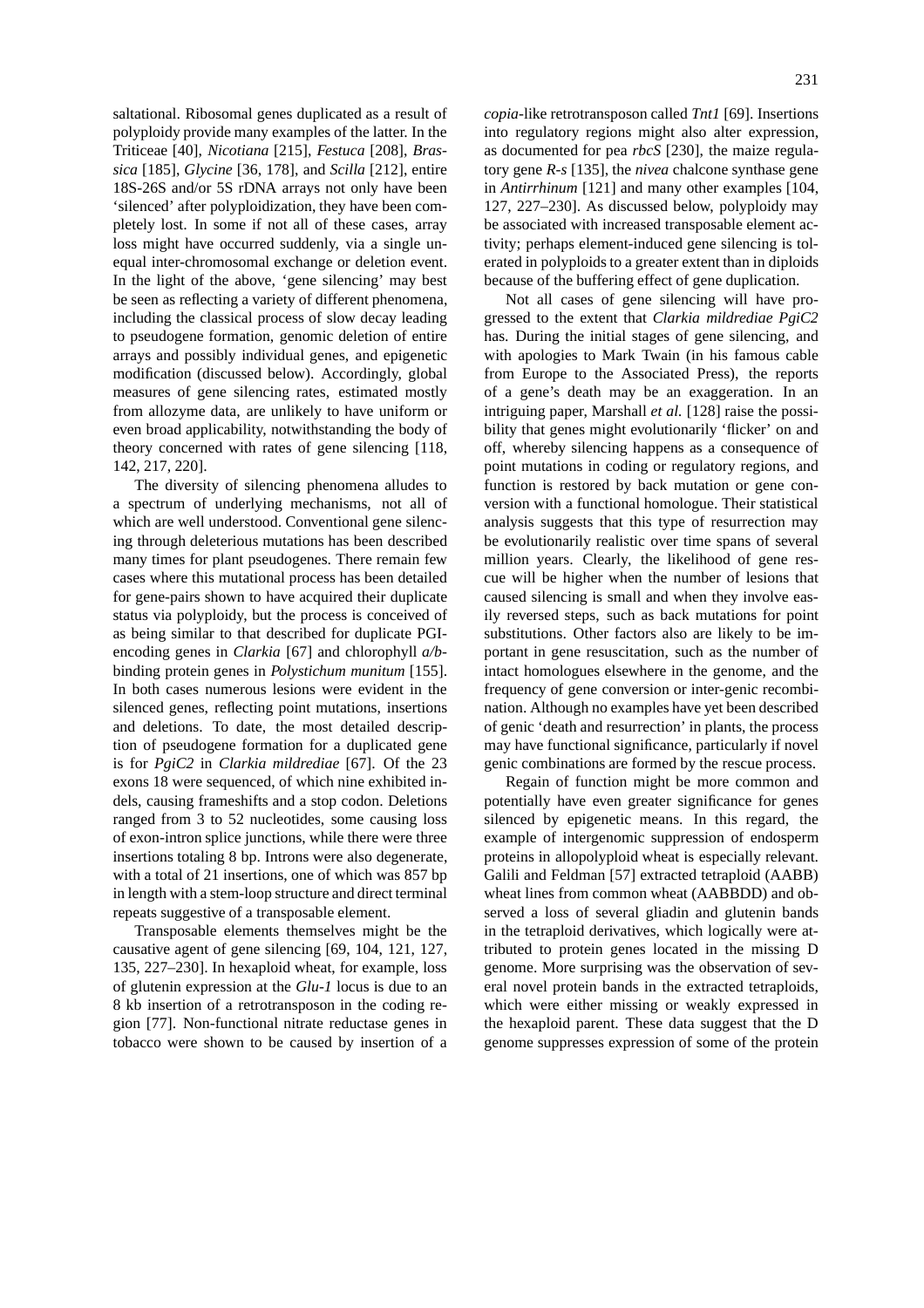genes resident in either the A or B genomes, or perhaps both. When experimental allohexaploids were synthesized between the extracted tetraploid and a D-genome diploid, the suppressive effect was reestablished. These data thus comprise evidence for intergenomic suppression of expression after polyploidization.

As pointed out by Galili and Feldman [57, p. 655], gene silencing through mutational or deletional processes are long-term evolutionary consequences of polyploidy, whereas 'intergenomic suppression or repression of redundant genes operates immediately after polyploidization and is therefore of particular importance for the establishment and successful adaptation of newly formed polyploids as new taxa'. This speculation may yet turn out to be prophetic, especially in the light of the recent plethora of examples of epigenetic silencing that have emanated from work with plant transgenes. Specifically, in recent years it has become clear that transgenes introduced into recipient genomes often become inactivated, due to a variety of different *cis*- and *trans*-acting mechanisms operating pre- or post-transcriptionally, including cytosine methylation and enhanced RNA turnover [89, 95, 101, 131-134, 137, 138, 151, 174, 198]. In addition, introduced genes might cause *trans*-inactivation of homologous endogenous genes, through homology-dependent gene silencing mechanisms [55, 101, 138]. When considered in the present context, it is especially noteworthy that changes in ploidy level alone can result in modified patterns of gene expression [151, 174]. As noted by others [54, 133, 174], these epigenetic silencing phenomena may have significance with respect to the evolution of polyploids.

A final type of epigenetic silencing concerns the well-known phenomenon of nucleolar dominance [163], whereby nucleoli are formed in association with ribosomal genes from only one of the two progenitors of a polyploid or diploid hybrid. Recently it was shown that in both natural and synthetic *Brassica* allopolyploids, rRNA genes from only one progenitor are active in vegetative tissues, meaning that the rDNA arrays from the alternative parent were epigenetically silenced [26]. This repression is developmentally regulated, though, as silenced rDNA genes are expressed in floral tissues. The evolutionary significance of this form of gene silencing, involving developmental transitions in epigenetic silencing patterns, remains a matter of speculation, but it is conceivable that in some

cases similar forms of tissue-specific expression may be visible to selection.

## *Long-term retention of duplicated genes*

A frequent evolutionary outcome of gene duplication is retention of function for both gene copies. This fate appears to be a common one, as evidenced in a large number of studies involving a diverse array of organisms and genes [33, 45, 50, 93, 186]. For example, and notwithstanding the many reports of gene silencing at enzyme-encoding loci (as discussed above), a common observation in polyploids is duplicate gene expression. As mentioned previously, rates of gene silencing often are lower than those predicted by population genetic models [93, 142, 156, 216], raising the question as to why so many genes escape pseudogenization.

Selection in one form or another is often invoked as an explanation for redundancy [32, 67, 92, 93, 111, 119, 147, 148, 216]. For example, Larhammar and Risinger [111] note the persistence of duplicate gene expression following polyploidization in fish, and raise the question of whether selection acts to preserve duplicate genes only in those cases where increased transcript levels are favored. Others have suggested that redundancy may create subtle fitness advantages that might, for example, only be evident in particular stages of the life cycle or under particular environmental conditions [32]. Selection may also operate by molding partial and perhaps subtle differences in expression between the two gene copies [2, 31, 32, 51, 93, 118]. The latter underscores the point that persistence of duplicate genes does not necessarily imply retention of identical protein function or expression; rather, functional diversification may simply be cryptic.

Persistence of duplicate genes might also be favored in cases where mutations in one gene copy lead to negative interactions with the products of other essential genes [67, 92]. In discussing the persistence of a duplicated *Pgi* locus in *Clarkia*, for example (albeit in a diploid), Gottlieb and Ford [67] propose that mutants in either the original gene or its duplicate derivative are selected against because of negative catalytic effects on intergenic heterodimers formed between monomers encoded by the two loci. They also point out that mutations which reduce protein interactions or cause complete inactivation might be those most likely ultimately to lead to gene silencing, as well as the corollary that diversifying selection may act to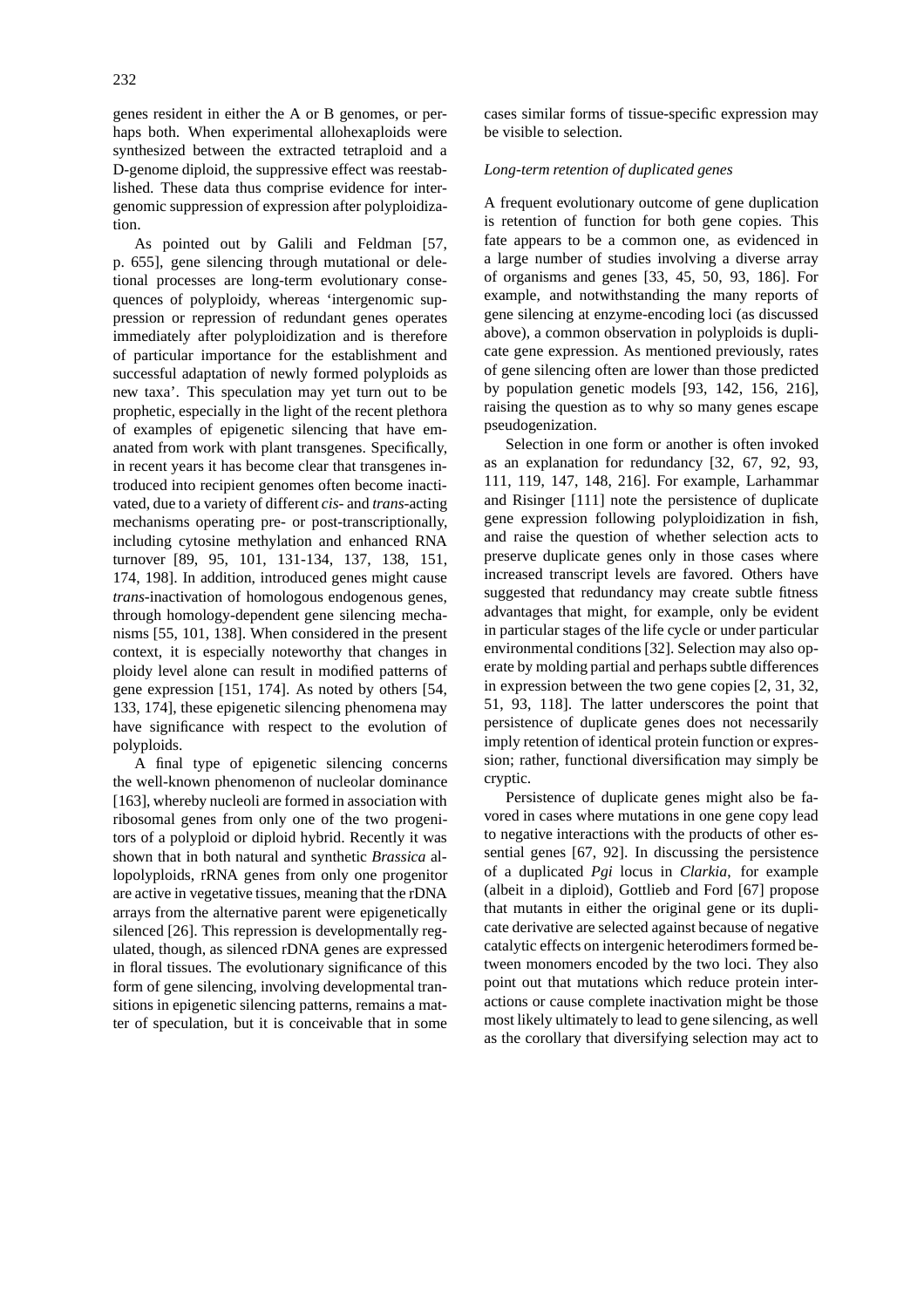change tissue- or age-specific gene expression patterns in cases where deleterious intergenic proteins may be formed. Finally, Gottlieb and Ford make the interesting point that persistence of shared function itself might result in both gene copies becoming 'essential', in that transcript or protein levels will have become optimized and therefore mutations in either gene copy will be deleterious.

This notion that duplicated genes exist not in isolation but in the context of myriad other genes, gene products and cellular constituents has important implications for the possibilities of retention of function and functional diversification. This idea has been stressed in a number of recent papers [62, 92, 142, 156, 216]. Nadeau and Sankoff, for example [142, p. 1265], invoke 'coevolution of genes in pathways' in attempting to account for the unexpectedly low rate of gene silencing in multigene families from humans and mice. Several authors have posited that long-term persistence of duplicated genes may result from pleiotropy or selection against point mutations in multi-function proteins or proteins that comprise components of multi-protein complexes [62, 92, 216]. In the latter case, mutations in one constituent protein may result in lowered functionality of an entire complex and a selectively inferior phenotype, in a fashion analogous to the example of duplicated *Pgi* in *Clarkia* [67]. Because of the complexities of gene networking and regulation, there might be selection against any mutation that generates a molecular 'poison' [156, p. 1353] through altering the function of either duplicate copy. As pointed out by Wagner [216, p. 787], we are far from an understanding of 'the rich substructure of genes and their embedding into superstructures – genetic networks – that the theory may need to capture to explain the abundance of functional diversification'. With respect to polyploidy, the perspective of genetic superstructures and networking may prove to be essential for achieving a fuller understanding of the consequences of merging two genomes into a single nucleus.

## *Interactions among duplicated genes*

Among the possibilities generated by polyploidization are novel interactions among duplicated sequences or their protein products. The former represent interactions at the DNA sequence level, mediated by various mechanisms that alter the actual sequence of one or both duplicated copies. The latter comprise higher-level interactions potentially involving complex networks of factors that alter expression levels or patterns. Examples include the well-known phenomena of dosage effect and dosage compensation [13, 14, 58, 72, 115, 171]. It is often observed that in polyploids expression level is positively correlated with gene copy number [e.g. 171], whereas in some cases 'dosage compensation' is observed, in that overall expression levels are maintained despite copy number increases [15, 72]. A recent study in maize [72] is illustrative of the diversity of effects polyploidy may have on genic expression levels. In this study expression levels were monitored for 18 maize genes in a genomic dosage series ranging from haploid through tetraploid. Most genes exhibited a dosage effect, and several displayed dosage compensation. Non-linear relationships were also observed, however, as was a remarkable example (involving a thiol protease gene) of down-regulation as gene dosage increased. Transcript levels have also been shown to be influenced by many different chromosomal regions [71], underscoring the complexity of the regulatory networks. Because the effects of natural polyploidy on gene expression have not been systematically investigated, the relative frequencies of dosage compensation and down-regulation are not known. Available data, however, emphasize the possibility of radical regulatory changes issuing from the union of two diploid genomes in a common polyploid nucleus.

In addition to changes operating at the level of gene expression, the genes themselves might interact via recombination, gene conversion, or other mechanisms. As discussed above, in many cases gene duplication leads to peaceful coexistence, in that both copies continue to evolve along what appear to be independent evolutionary trajectories. This coexistence classically has been manifested as retention of duplicate expression for morphological markers or allozymes. More recently, and more commonly, persistence of duplicated genes has been evidenced as additive restriction site profiles or sequence data. Evidence that the duplication reflects polyploidy usually requires comparison with putative progenitor diploids or their near-relatives, in addition to other information (e.g. Southern blot analysis, genetic mapping data) that helps verify that truly orthologous and homoeologous sequences are being compared [34]. It is the phylogenetic partitioning of the sequences into two classes, each containing a sequence from one of the two diploid ancestors and one of the two polyploid homoeologues, which constitutes the best evidence of genic origins and relationships. These inferences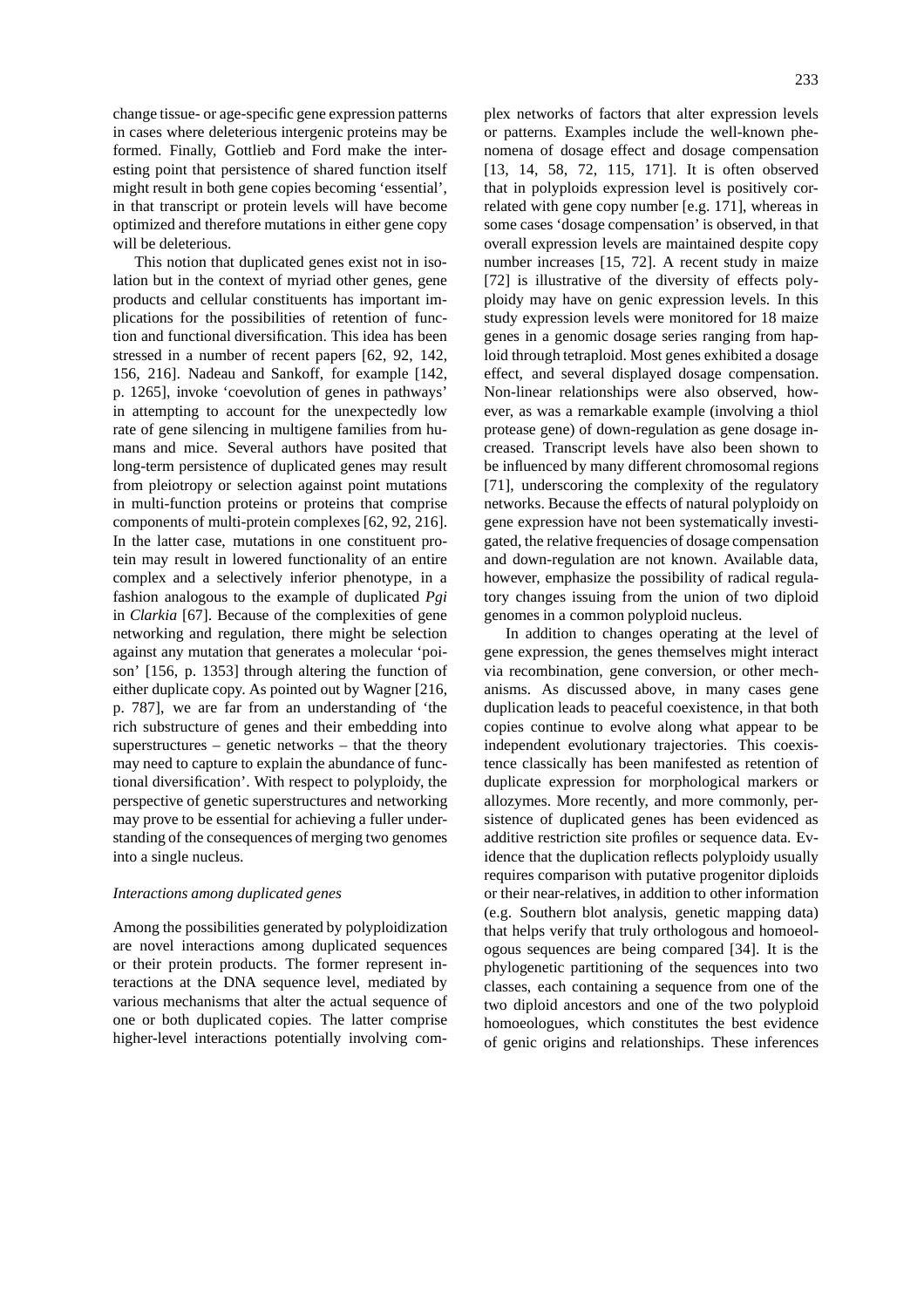are phylogenetically grounded and hence they assume independence among the sequences involved. On occasion, however, duplicated sequences interact and violate the assumption of independence, in the process generating conflict [223] with expected phylogenetic relationships (cf. Figure 1). Several incompletely understood mechanisms are responsible for the phenomenon of 'non-independence' which, singly or in combination, may lead to reciprocal recombination, gene conversion, or sequence homogenization resulting from concerted evolution [3, 4, 43, 85, 241]. Even sequences on chromosomes for which there is no cytologically detectable evidence of affinity may be subject to these interactions, indicating that at least transient meiotic or mitotic associations may occur among non-homologous chromosomes [91, 172, 224, 237]. Polyploidy increases the number of duplicated sequences resident in the genome, and hence homology-dependent recombination or gene conversion mechanisms [91, 120, 154, 158, 175] may lead to novel intergenic interactions.

Most of the evidence for interaction among polyploidy-induced duplicated sequences involves ribosomal DNA [18, 168, 172, 210, 224, 237]. In higher plants, as in most eukaryotes, ribosomal genes encoding the large and small subunit RNAs are tandemly repeated in arrays at one or more chromosomal loci, each containing hundreds to thousands of repeats. A characteristic feature of plant rDNA is that repeats within arrays often exhibit minimal sequence heterogeneity [but see 21, 22], the repeats having been homogenized via repeated cycles of unequal crossing over or gene conversion [43, 85]. When arrays exist at more than a single locus, the possibility arises for inter-chromosomal interactions, as has been shown for some polyploid as well as diploid plants [18, 168, 172, 210, 215, 224, 237]. In *Gossypium*, for example, *in situ* hybridization work [75] has shown that rDNA loci exist at more than one chromosomal location in diploid cotton, including the progenitor genomes (A and D) of allopolyploid (AD genome) species. Although there appears to have been evolutionary change in the number of repeats per locus following polyploidization, copy number and chromosomal distribution are approximately additive in allopolyploid *Gossypium* species [75, 224]. Sequence data from the internal transcribed spacer (ITS) region reveal that little heterogeneity exists among repeats within either progenitor diploid genome or within the allopolyploid genomes, showing that concerted evolution has operated to homogenize repeats not only within arrays but

between them [224]. Because ITS sequences from the two diploid progenitors differ at many sites, it was possible to evaluate the fate of the two repeat types in the allopolyploid derivatives by restriction site analysis. This showed that different allopolyploid species contain only one of the two parental rDNA types (A or D), demonstrating that there has been inter-genomic homogenization of repeats subsequent to polyploidization. In addition, phylogenetic analysis showed that four of the five allopolyploid species contain rDNA repeats much like those contributed by the D-genome diploid progenitor, while the fifth species possesses Agenome repeat types. These results demonstrate that concerted evolution among rDNA repeats can occur in either direction, toward either parental type, after allopolyploid formation.

Inter-locus homogenization of alternative rDNA repeat types has been reported in other polyploid plants as well, including *Microseris* [168, 210], *Paeonia* [172, 237], and *Saxifraga* [18], suggesting that the process may be common. In one respect, interlocus replacement mimics gene silencing, in that only one of the two parental sequence types remains, but it differs in that there has not necessarily been a change in functional copy number (disregarding the absence of relevant rDNA expression data). These studies also demonstrate that sequence 'conversion' from one progenitor diploid type to the other is not the only possible outcome. In both *Paeonia* and *Microseris*, as well as in synthetic *Medicago* hybrids [30], novel rDNA types have been recovered that appear to have arisen through gene conversion events between alternative repeat types. Whether there is functional significance to either inter-locus replacement of rDNA repeat types or recombination among repeats is an open question, but the demonstration of inter-genomic interactions and novel allelic recombinants following polyploidization suggests that this is as a possibility, if not for ribosomal genes then perhaps for other functionally relevant factors.

The question arises as to the mechanism that underlies inter-locus rDNA interactions. Unequal crossing-over and gene conversion are likely possibilities. Perhaps inter-chromosomal exchanges are facilitated in taxa such as *Gossypium* and *Paeonia* by the near-telomeric location of the rDNA arrays, which may permit unequal crossing without deleterious recombination among non-homologous chromosomes [4, 224]. In this respect, it is notable that some polyploid plants exhibit multiple rDNA repeat types that persist for long periods of time following poly-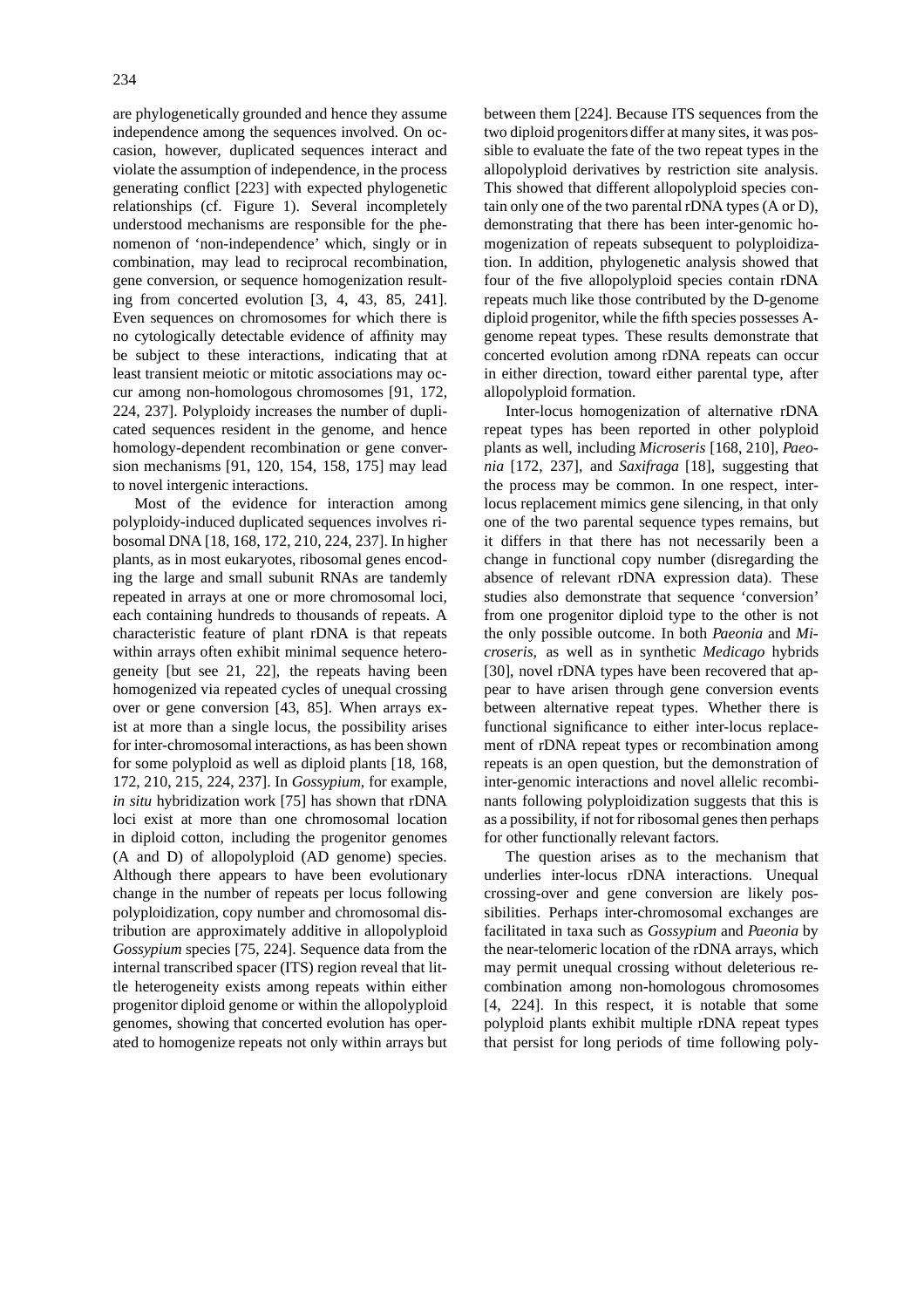ploidization [24, 40, 105, 205, 218], and that in at least some of these cases one or more rDNA arrays occupy chromosomal locations distant from the telomere [40, 100, 126]. It might be that the correlation between the fate of duplicated sequences in polyploids and chromosomal location [224, 237] applies to other repetitive DNAs and perhaps to non-repetitive sequences as well. As an example, 5S repeats in *Gossypium*, which occur in arrays localized by fluorescent *in situ* hybridization (FISH) to centromeric regions [75], appear to retain their subgenomic origin following allopolyploidization [35], as they do in polyploid wheats [42, 110]. The converse situation, involving the fate of duplicated 5S repeats that occur near the telomere in polyploid plants, has not yet been explored.

There are as yet few examples where the possibility of inter-locus interactions has been formally evaluated for single-copy genes. As mentioned previously, in part this reflects experimental difficulties associated with isolating proven orthologues and homoeologues from phylogenetically well understood diploids and their polyploid derivatives. In allotetraploid cotton, these interactions may be relatively infrequent. No evidence of intergenic exchanges have been observed for orthologues at 16 loci isolated and sequenced from diploid and allopolyploid *Gossypium*, encompassing a diversity of genes, including alcohol dehydrogenases [182, 183], subtilisin-like proteases, *α*-mannosidases, and cellulose synthases (Cronn and Wendel, unpublished). On the other hand, the literature contains numerous reports of recombination and gene conversion among single-copy genes, although in only a few cases do the data permit even a tentative conclusion that these events involve homoeologous gene copies duplicated as a result of polyploidy. Perhaps the best example is the study of glucan endo-1,3-*β*-D-glucosidase genes in *Nicotiana tabacum* [196]. Tobacco is an allotetraploid (genomic constitution ST) derived from ancestral diploids much like modern *N. sylvestris* (Sgenome) and *N. tomentosiformis* (T-genome). Genes derived from both progenitor genomes exist in tobacco, as revealed by restriction site digestion and Southern hybridization analysis. In addition to these 'normal' genes, two apparently recombined cDNA clones have been recovered from tobacco, which display alternating blocks of sequence similarity to the two parental forms. This is interpreted as reflecting reciprocal exchanges or gene conversion between genes from the diploid donors after formation of the ancestor of modern allotetraploid tobacco. Because

the glucan endo-1,3-*β*-D-glucosidase gene family has been incompletely characterized in *Nicotiana* and because sequences from the diploids were not reported, orthology relationships remain uncertain, and so the conclusion reached should be regarded as tentative.

At present we do not know how common intergenomic gene conversion or recombination is in polyploids, nor is it clear what the genomic and genetic factors are that promote or inhibit the responsible mechanisms. It also remains to be demonstrated that the novel alleles that may result from these interactions are functionally distinct from their antecedents, and hence potentially evolutionarily significant.

#### *Genetic diversity in homoeologous genes in allopolyploids*

When genes become duplicated as a consequence of polyploidization they may continue to evolve at the same rate as in their diploid ancestors and as each other, or they may be subject to pressures that lead to differential rates of sequence evolution. This leads to a useful null hypothesis for the evolution of duplicated homoeologous genes following allopolyploidization, namely, that evolutionary rates will be equal. A corollary expectation is that both gene copies will accumulate infraspecific diversity at an equivalent rate. This need not be true, of course, as is evident from the possibilities of functional diversification and gene silencing, as discussed above, and because of many other genomic processes that might differentially affect homoeologues. Nonetheless, the model may be useful in informing a search for the underlying explanation for differential diversity when it is observed. For example, if one homoeologue becomes pseudogenized while the other remains under purifying selection, then nucleotide diversity is expected to increase in the former locus at a faster rate than in the latter. Although there are still few cases where infraspecific diversity has been measured for homoeologous locus pairs, the fact that the duplicated genes reside in the same nucleus provides a powerful tool for isolating potentially important genomic forces from population-level factors such as breeding system or effective population size. Because population-level factors are expected to affect both homoeologues equivalently, observed differences in diversity are more easily attributed to genetic or genomic processes.

One noteworthy example involves tetraploid and hexaploid members of the wheat group (*Aegilops-Triticum*), whose genomes have long been known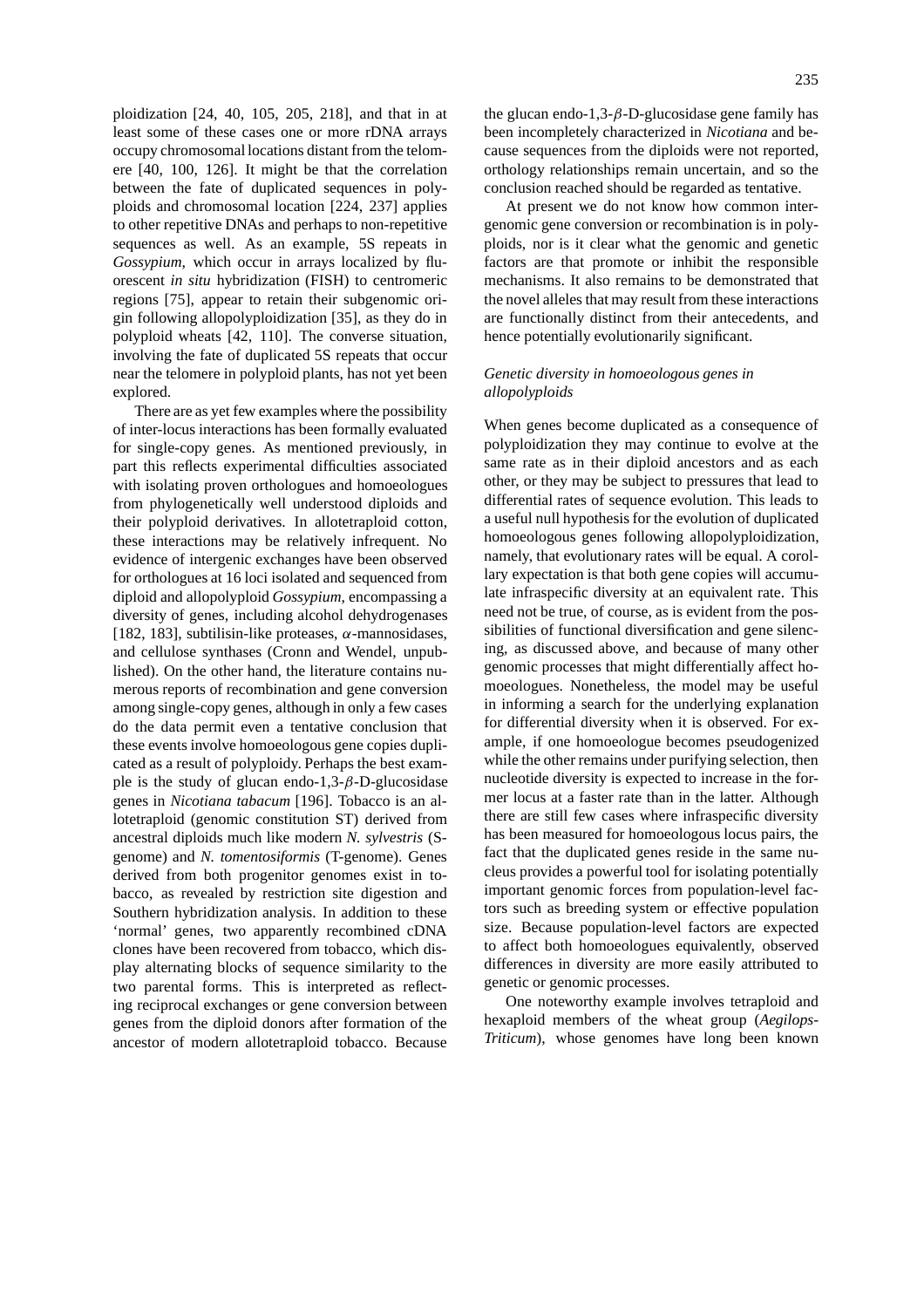to differ in their variability [242]. In several studies using a diversity of markers, the B genome of polyploid wheat has been shown to harbor more diversity than the other genomes [37, 48, 116, 181]. Recently, Feldman and colleagues surveyed genetic diversity in wild and cultivated tetraploid emmer wheat (*Triticum turgidum*), and showed (unpublished data) that this generality extends to 14 pairs of mapped, homoeologous RFLP loci. The explanation for the differential accumulation of diversity in the A and B genomes of tetraploid wheat is not known, but it may reflect external forces such as differential selection and interspecific introgression, and/or internal mechanisms involving such processes as differential methylation, mutation or recombination.

At present, the only published study of nucleotide diversity levels for homoeologous locus pairs is from *Gossypium.* About 1 kb of *AdhA* sequence was generated from both the A- and D-genomic homoeologues for 22 accessions (44 alleles per genome) of *G. hirsutum* and for five accessions (10 alleles per genome) of *G. barbadense* [183]. In both allotetraploid species, estimates of nucleotide diversity were higher for *AdhA* from the D genome than from the A genome, by a factor of two or more. Although absolute nucleotide diversity estimates were sufficiently low that the inference of differential diversity among homoeologues was not supported by statistical tests, the results are directionally consistent with data from a second pair of homoeologues (*AdhC*) that encode a different member of the *Adh* gene family [182, and unpublished results]. Whether this genome-specific bias will be found to apply to other homoeologous locus pairs is an open question. Similarly, at present the underlying mechanistic basis for differential diversity and its potential evolutionary significance are matters of speculation.

#### **Evolution of duplicated genomes**

Many of the potentially important processes in polyploid genome evolution operate above the organizational level of duplicated genes. Notwithstanding the possibility of autopolyploid speciation [reviewed in 162, 188, 191], many if not most genome duplications entail the merger of two, often highly differentiated genomes into a common nucleus in only one of the two parental cytoplasms. These allopolyploidization events have long been thought to be associated with evolutionary innovation mediated by genome recombination and perhaps other higher-order genomic interactions. Nearly four decades ago, for example, Zohary and Feldman emphasized the importance of genomic interactions in polyploid evolution in the wheat group [242]. Although our present understanding of genome interactions in polyploids is still relatively rudimentary, recent applications of molecular genetic techniques have confirmed that an array of phenomena and processes collectively lead to polyploid stabilization and evolution. Some of these are disclosed by observations of older polyploids, while other potentially significant phenomena have been revealed through analyses of young and even synthetic allopolyploids. For purposes of discussion, these various aspects of genome evolution in polyploids will be introduced in four non-mutually exclusive categories: (1) chromosomal structural evolution; (2) rapid, non-Mendelian genomic changes; (3) inter-genomic invasions; and (4) cytonuclear stabilizations.

## *Chromosomal diploidization and structural evolution*

One of the important realizations to emerge from the widespread use of genetic mapping technologies is that many plants previously considered to be diploid, based on either comparative chromosome number data, meiotic chromosome behavior, or both, are actually stabilized or 'chromosomally diploidized' polyploids. RFLP studies have shown that in many chromosomally diploidized taxa, such as *Brassica* [27, 108, 109, 209], *Glycine* [179], *Gossypium* [20, 179], and *Zea* [84], probes that reveal duplicated loci often map to parallel, duplicated linkage groups. These data are suggestive of ancient polyploidy, and in some cases, further series of 'nested duplications' are evident, indicating even more ancient cycles of genome doubling and chromosomal diploidization. In *Brassica*, for example, the diploid species *B. nigra* ( $n = 8$ ), *B. oleracea*  $(n = 9)$  and *B. rapa*  $(n = 10)$  have genomes containing triplicated copies of an ancestral genome [109]. Each of these triplicated ancestral genomes is structurally similar to the genome of *Arabidopsis* [108], lending additional support to the interpretation that diploid *Brassica* species are descended from a hexaploid ancestor.

Inferences of paleopolyploidy based on mapping data often are supplemented by other sources of evidence. DNA sequence data may be useful, for example, as shown by Gaut and Doebley [60], who studied 14 pairs of duplicated loci in maize. They inferred two different groups of coalescence times, and interpreted these to reflect ancestral tetraploidiza-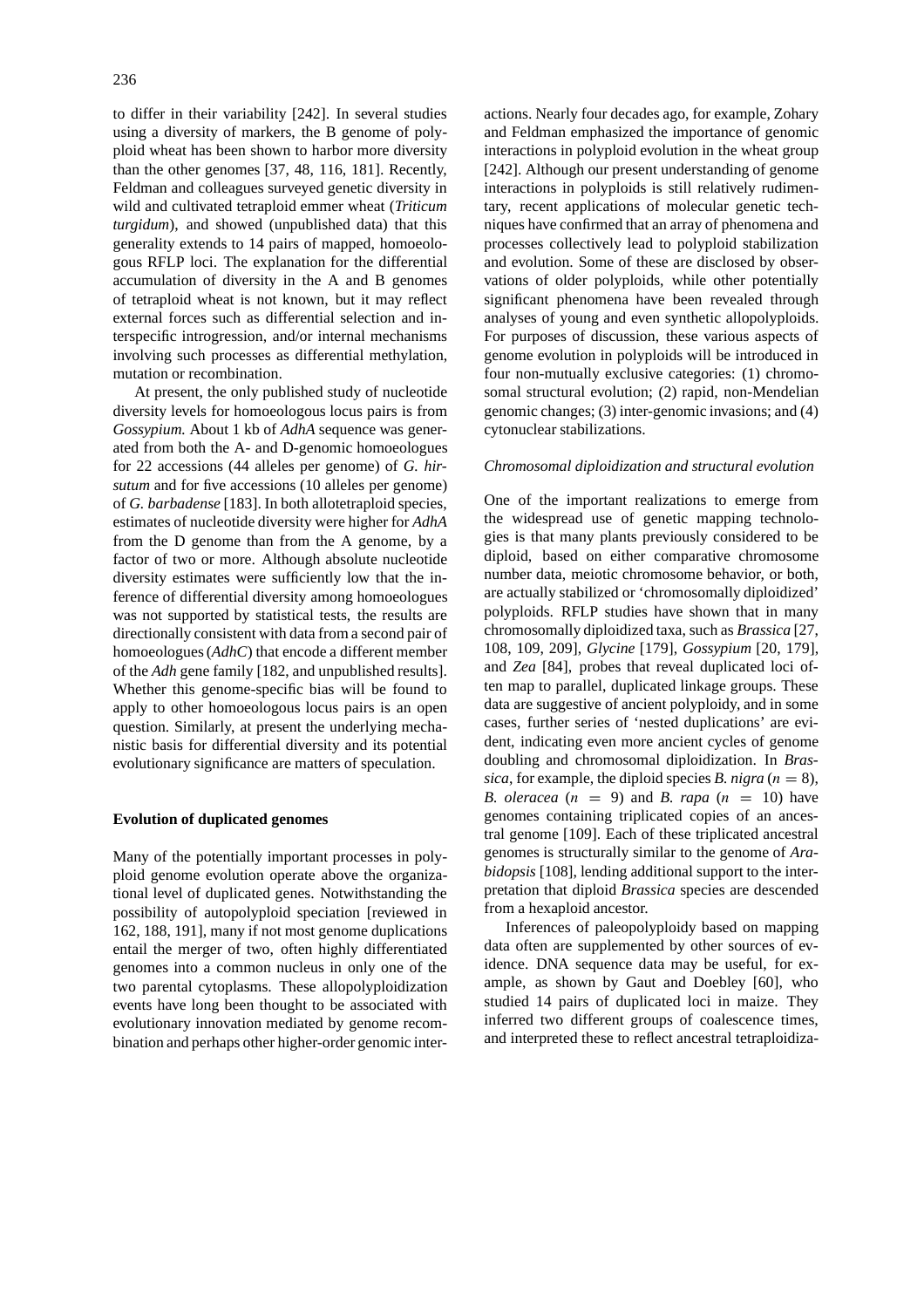tion between diploids whose genomes were incompletely differentiated from each other. Based on these data and the comparative mapping analyses, it appears that the modern maize genome  $(n = 10)$  is descended from a segmental allopolyploidization speciation event. *In situ* hybridization and special chromosome visualization techniques also are powerful tools that are likely to find increasing utility in exploring ancient polyploidization events. Gómez *et al.* [63], for example, report a 45 kb BAC (bacterial artificial chromosome) from *Sorghum bicolor*  $(n = 10)$ that preferentially hybridizes to centromeric regions of 5 of the 10 sorghum chromosomes, providing strong supporting evidence [cf. 231, 235] for a tetraploid genomic ancestry for sorghum while simultaneously identifying the two genomic complements of five chromosomes each. In *Gossypium*, comparative RFLP mapping studies suggest that diploid cotton species  $(n = 13)$  are in fact paleotetraploid, and that this ancient genome doubling occurred at least 20–40 million years ago [20, 164]. This history remains visible cytogenetically: Muravenko *et al.* [141] used BrdU-Hoechst-Giemsa banding analysis to demonstrate that modern diploid cotton genomes contain two sets of either six or seven chromosomes, presumably reflecting the more ancient diploid condition.

In addition to extensive collinearity and retention of synteny, chromosomal rearrangements are commonly observed in comparative mapping studies, even in diploid plants [e.g. 17, 140]. Thus it is not surprising that various types of chromosomal rearrangements, including inversions and translocations, have been detected in all of the examples cited above involving ancient polyploids. In some cases rearrangements may be confirmed or novel insights may be obtained using genomic *in situ* hybridization (GISH) techniques. In particular, the possibility of inter-genomic chromosomal exchanges may be evaluated. These have been observed, for example, by using GISH techniques in tetraploid tobacco [103], *Milium* [9], and polyploid oats [25, 98]. This powerful molecular cytogenetic tool permits quantitative analysis of the size and number of inter-genomic interchanges that have occurred following polyploidization. A cautionary note arises, however, from the realization that inter-genomic sequence homogenization might occur, as discussed above for rDNA in *Gossypium* [224]. This raises the possibility that in any particular case, GISH signal in the 'wrong' genome may reflect intergenomic concerted evolution rather than reciprocal or non-reciprocal translocations.

The frequent observation of inter-genomic translocations in polyploids suggests that recombination between homoeologous chromosomes may be common. A compelling illustration of this phenomenon is provided by a recent GISH analysis of synthetic tetraploid  $(2n = 4x = 28)$  progeny between *Lolium multiflorum* and *Festuca pratensis* [243]. Despite the fact that this was an inter-generic cross, extensive inter-genomic recombination was observed in all 72 mitotic cells examined, which represented  $25$  different  $F_8$  plants. From 22 to 38 translocations were observed per cell, involving a minimum of 20 of the 28 chromosomes, with a range of 0 to 7 translocations per chromosome. These data demonstrate extensive recombination of chromatin from the two genera. Extrapolation of these results to natural situations involving polyploids suggests that an important component of the evolutionary success of polyploids may be the large number of different gametic combinations that are generated by independent assortment combined with inter-genomic exchanges. This is merely a new twist on an old proposal [e.g. 200]. In attempting to account for the evolutionary success, wide variability, and ecological and geographical amplitude of polyploids in *Triticum*-*Aegilops*, for example, Zohary and Feldman [242] underscored the importance of recombination between differential genomes.

Inter-genomic mixing may have significance not only with respect to polyploid evolution, but to diploids as well. In colchicine-doubled hybrids between diploid *Lolium multiflorum*  $(2n = 14)$  and hexaploid *Festuca arundinacea*  $(2n = 6x = 42)$ , some of the fertile progeny unexpectedly had diploid chromosome numbers [152]. In all cases examined, these diploids showed regular meiotic pairing. GISH analysis revealed that the diploids are recombinant with respect to *Festuca arundinacea* and *Lolium multiflorum*, with various proportions of chromosomes and chromosome segments contributed by the two parents. Once again, extension of these results to natural situations raises the intriguing prospect that many natural 'diploids' harbor in their genomes cryptic evidence of past hybridization events with polyploids. A case in point involves the species *Gossypium gossypioides*, which is a diploid D-genome diploid cotton from Oaxaca, Mexico. Analyses of ribosomal genes [35, 225] and other repetitive sequences [238] have shown that the *G. gossypioides* genome is extensively introgressed with sequences from the A-genome. Because A-genome diploids presently are restricted geographically to the Old World whereas allopolyploid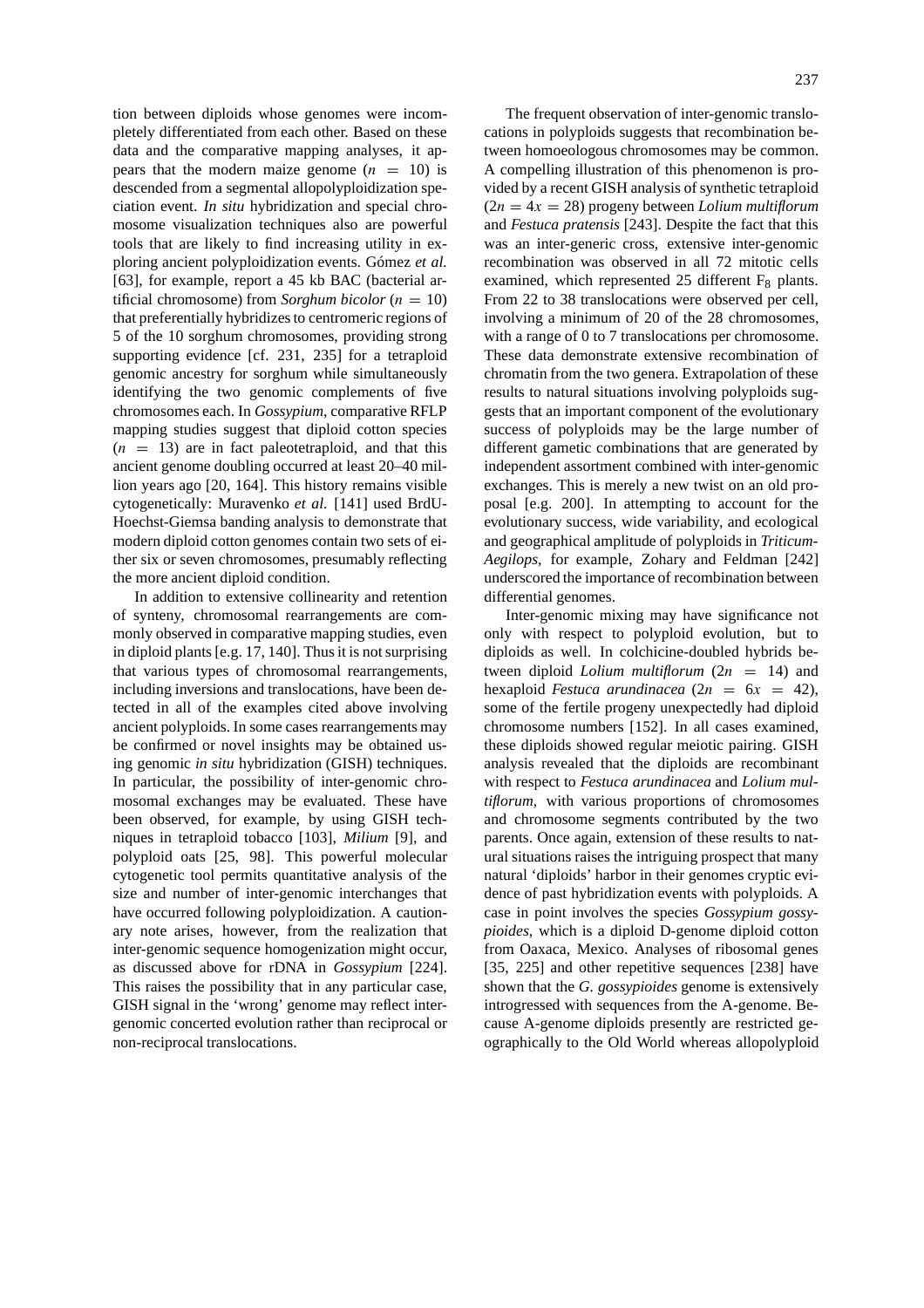(AD-genome) cottons are endemic to the New World, as is *G. gossypioides*, it appears likely that *G. gossypioides* has experienced introgression from polyploid cotton followed by restoration of the diploid condition. The observation of restoration of euploids following inter-ploidal crosses in other genera [19, 124, 204] is consistent with this interpretation. Because so few plant groups have been studied using a combination of GISH and phylogenetic techniques, the frequency and significance of interspecific, inter-ploidy introgression simply is not known. Nonetheless, it remains a tantalizing evolutionary possibility.

At present, it seems safe to state that genome mixing occurs in both diploid and polyploid lineages, although our understanding of both frequency and mechanism is limited. It also is clear that intergenomic chromosomal recombination and introgression happen on the long term in many polyploid lineages. Some of this recombination may reflect interspecific hybridization, while other inter-genomic exchanges will have arisen from contact between genomes within a single nucleus. It seems improbable, however, that structural changes *per se* (e.g. translocations, inversions) play a significant role in 'chromosomal diploidization' or 'evolutionary stabilization' of polyploids [20]. This inference is based on the observation that there is no real difference in the kind and magnitude of chromosomal structural changes that distinguish diploid genomes versus those in polyploids, as well as repeated observations in many plant groups that structural changes do little to inhibit pairing (e.g. the common observation of paired chromosomes in translocation heterozygotes). It may be, therefore, that following polyploidization the more significant mechanisms leading to rapid restoration of regular, diploidized meiotic pairing (i.e. suppression of homoeologous pairing) involve factors such as the well-known *Ph* gene in wheat [see 44, 176, 213, 214]. Perhaps other non-Mendelian, saltational phenomena are also important, as described in the following section.

#### *Rapid genome evolution*

An expected consequence of the merger of two nuclear genomes during polyploidization is that the resulting nascent polyploid will contain the full genomic complement of both of its parents. This expectation of additivity serves as a convenient null hypothesis of predicted genomic contributions to the polyploid nucleus. Naturally occurring polyploids may not, however, provide robust tests of the hypothesis, because their genomes, as well as those of their diploid progenitors, will have continued to evolve since polyploid formation, thereby obscuring initial conditions. Because of this, insights into the earliest stages of polyploid genome evolution are likely to require study of synthetic experimental allopolyploids. Recent studies in *Brassica* and in wheat are especially revealing in this regard, as they demonstrate that nascent allopolyploids often do not show genomic additivity with respect to their parents. Instead, as described below, their genomes display remarkable patterns of non-Mendelian genomic change accompanying polyploidization. These studies, more than any other, are responsible for a growing awareness of the 'dynamic nature of polyploid genomes' [189].

The experiments in *Brassica* [192] involved reciprocal synthetic allopolyploids between the diploids *B. rapa* and *B. nigra* and between *B. rapa* and *B. oleracea*. Thus, two different hybrids were generated in each of two cytoplasms. After colchicine doubling,  $F<sub>2</sub>$  individuals were recovered from which progenies up to the  $F<sub>5</sub>$  generation were synthesized by self-pollination. Southern hybridization analysis using 89 nuclear probes corresponding to cDNAs, known genes, and anonymous genomic clones revealed a high frequency of unexpected fragment profiles in each generation. These genomic changes included loss of parental fragments, recovery of parental fragments in the  $F_5$  that were not detected in the  $F_2$ , and the frequent appearance of novel fragments, especially in the allopolyploids involving *B. rapa* and *B. nigra*. This latter observation reflects the quantitative conclusion that nearly twice as much change was detected in crosses involving the distant relatives *B. rapa* and *B. nigra* as in the more closely related *B. rapa* and *B. oleracea*.

Experiments in wheat yielded similar striking examples of polyploidy-induced genomic change, albeit with some novel twists. Bread wheat is an allohexaploid (AABBDD) derived from hybridization between *Triticum turgidum* (AABB) and a taxon similar to modern *Aegilops tauschii* (DD). Feldman *et al.* [46] studied RFLP patterns in diploid and allopolyploid wheats using 16 low-copy, non-coding probes that were either chromosome-specific or were confined to several chromosomes within a single polyploid genome. Of these, 9 yielded a strong hybridization signal in all diploid genomes, suggesting that these sequences are relatively conserved and indicating that they were present in each of the progenitor genomes at the onset of polyploidization. Thus, the expectation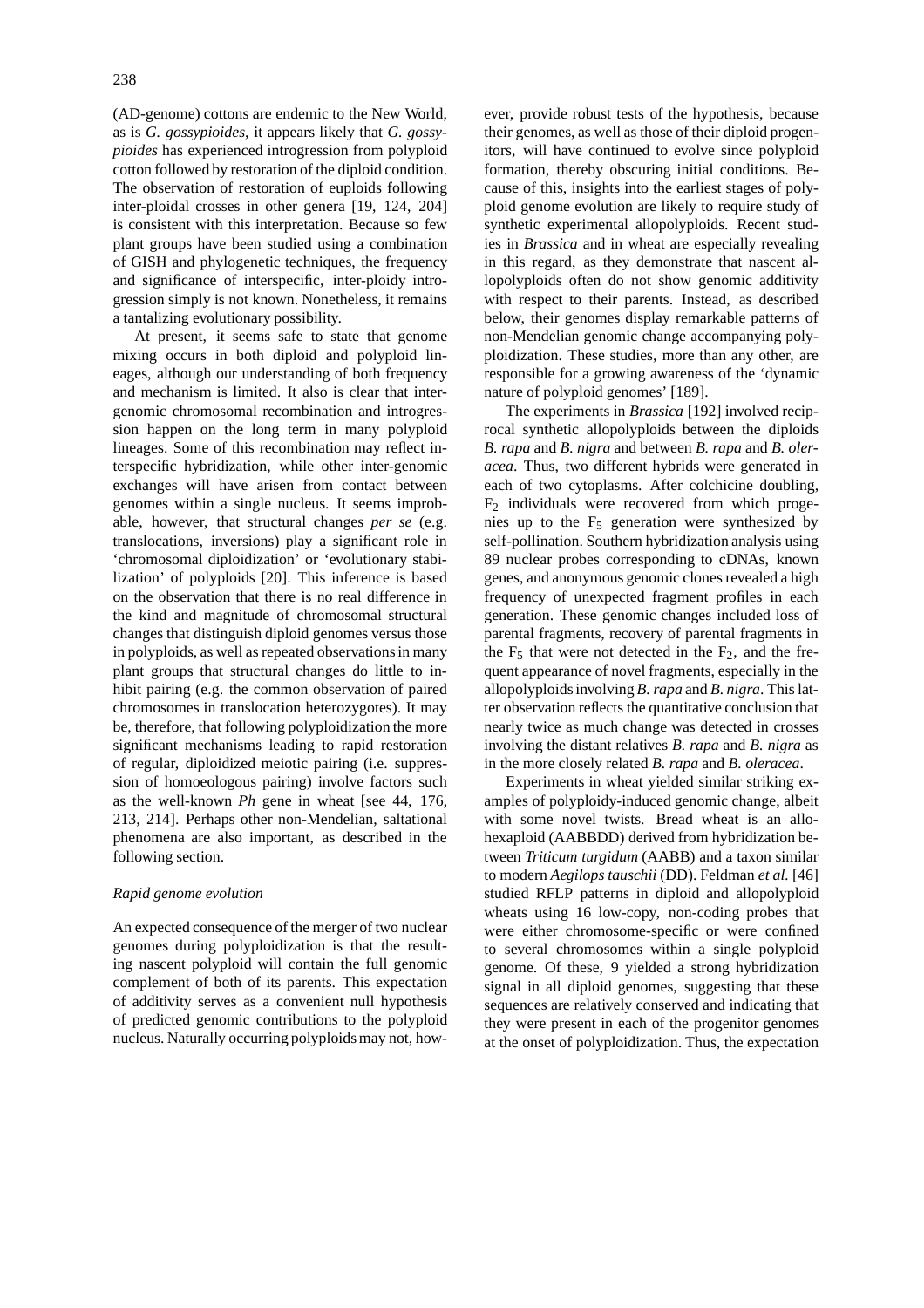was that each of these 9 sequences would be detected in both tetraploid and in all three hexaploid wheat genomes. Using aneuploid and nullisomic-tetrasomic stocks, however, Feldman *et al.* showed that each sequence was retained in only one of the allopolyploid genomes, having been eliminated from one of the two tetraploid genomes, with a second round of sequence elimination accompanying the formation of hexaploid wheats. Remarkably, insofar as it has been studied, similar patterns were observed in synthetic allohexaploids, suggesting that polyploidy-induced sequence elimination is a directed, non-random process. In a follow-up study, Liu *et al.* [123] monitored RFLP fragment profiles in synthetic tetraploids, hexaploids, octoploids, and decaploids in *Triticum* and *Aegilops* using a similar set of probes as employed in the initial study. Consistent with the earlier results, rapid, nonrandom sequence elimination was observed from one or more genomes in every allopolyploid studied, in addition to a less common appearance of novel fragments. The latter echoes results from *Brassica* [192] and an earlier study in wheat where novel RFLP patterns were observed in synthetic allopolyploids with an rDNA spacer as a probe [173].

Most of the probes used in the *Brassica* work [192] were coding sequences whereas those employed in the wheat analyses [46, 123] represented non-coding portions of the genome. To address the question of whether the phenomenon of polyploidy-induced sequence elimination extends to coding sequences, Liu *et al.* [122] studied RFLP fragments in the same set of synthetic allopolyploids as in their first analysis, using as probes coding sequences that mapped to each of the 42 chromosome arms in hexaploid wheat. Although fragment loss and gain were observed, as in *Brassica*, there was no evidence for sequence elimination, as for all probes examined parental fragments were detected for at least some of the restriction enzymes employed. Methylation was implicated as the mechanism responsible for the fragment changes observed.

Whether the phenomenon of polyploidy-induced sequence elimination has functional significance remains an open question, but Feldman *et al.* [46] noted that it has the effect of converting sequences that initially exist on homoeologous chromosomes into chromosome-specific sequences, thereby increasing divergence between homoeologous chromosomes. Accordingly, homoeologous chromosome pairing may be hindered while strictly homologous pairing is favored, leading Feldman *et al.* to offer the intriguing speculation that the phenomenon provides a physical

basis for rapid restoration of diploid-like chromosome pairing following polyploidization.

These experiments in *Brassica* and wheat demonstrate that rapid, non-Mendelian change may occur during polyploid formation or in the earliest stages of polyploid stabilization. As a consequence, nascent polyploid genomes cannot be assumed to be completely additive with respect to their progenitors. At present, relatively little is known regarding the nature of the sequences that are subject to polyploidyinduced elimination or modification, nor is it understood what the various factors are that might influence the prevalence and patterns of non-additivity. Liu *et al.* [123] point out the additional complication that in wheat, elimination of a sequence from one genome may be effected by the presence or absence of related sequences in the alternative genome(s). Moreover, sequence elimination appears to be related to the relative ploidy level of the two parents, with elimination being more common from the parent that has the lower chromosome number. It seems almost certain that several different mechanisms underlie the phenomenon of rapid genome change; there is no *a priori* reason, for example, to attribute sequence elimination in wheat to the same mechanism as RFLP fragment loss and gain in *Brassica.* Clearly more research is needed using these and other experimental systems before we can achieve a fuller understanding of the prevalence and scope of the phenomena incorporated under the umbrella heading 'rapid genome change'. Nonetheless, it is still worth speculating about the responsible mechanisms.

One of the potential explanations for rapid genome change in nascent polyploids is increased or altered patterns of DNA methylation. This was brought forward as a partial explanation for unexpected fragment patterns in both wheat [122] and *Brassica* [192], based on different RFLP profiles observed using isoschizomers that vary in methylation sensitivity. Cytosine methylation, especially in CpG dinucleotides and CpNpG trinucleotides, is common in plants and is thought to play a role in the regulation of gene expression, timing of DNA replication, and other aspects of plant development [52, 166]. DNA methylation may also be significant as a host defense response to either viral infection or transposable element activity [54, 131–133, 149, 236]. In this respect, it has been proposed that the primary function of DNA methylation actually may be to repress the activity of transposable elements [236]. This proposition is made attractive by the prominence of transposable elements in plant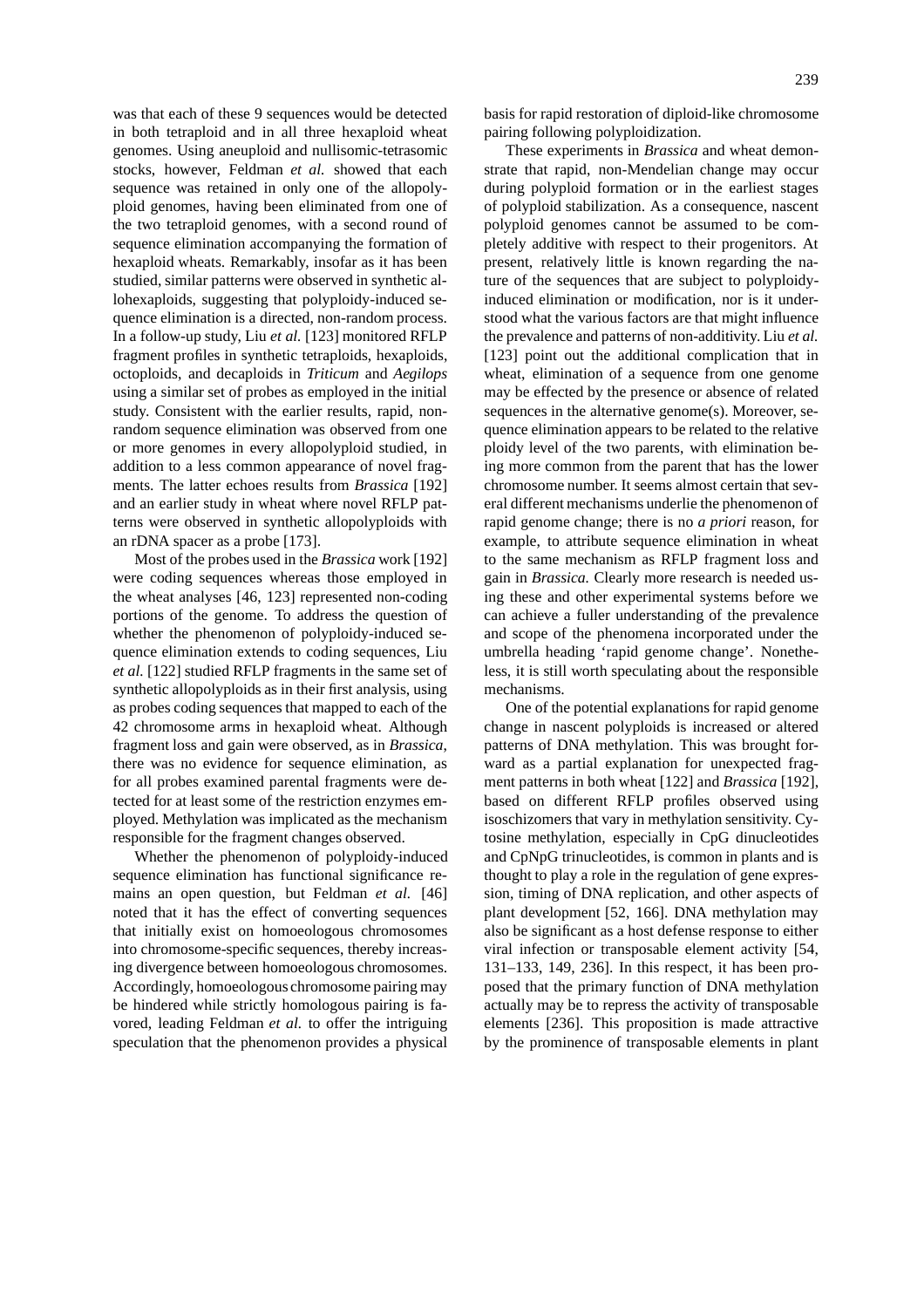genomes [10, 11, 23, 68, 229]. As noted by several authors [89, 95, 101, 131–134, 137, 138, 151, 174, 198], the high frequency of silencing of introduced transgenes in plants may reflect this epigenetic response.

Epigenetic silencing may be especially relevant to genome evolution in polyploids. At the minimum, the union of two genomes into a single nucleus may be perceived as introduction of 'foreign DNA' by the responsible signal transduction pathways. In addition, it may be that transposable elements are released from suppression during polyploidization. As Barbara McClintock suggested in her Nobel Laureate speech [136], one genomic response to 'challenge' may be release of suppression of transposable element activity. Indeed, enhanced transposable element activity has been shown to accompany stress in several systems [87, 88, 226, 229]. Perhaps polyploidy itself represents a form of genomic 'shock', causing increased transposable element activity and an accompanying cellular response of elevated DNA methylation or other forms of epigenetic silencing. Indeed, McClintock stated that 'Species crosses are another potent source of genomic modification' [136, p. 799] and that 'All evidence suggests that genomic modifications of some type would accompany formation of such new species' [136, p. 800]. More recently, it was shown in *Arabidopsis* that ploidy level itself alters epigenetic silencing patterns [174], as does aneuploidy in tobacco [151]. The mutagenic effects of transposable elements are well known and their potential role in gene evolution has previously been discussed. Several authors have noted the connection between the potential proliferation of transposable elements and polyploidy, not only in the sense that genome doubling may enhance element activity, but that the effects of insertional mutagenesis will be ameliorated by gene duplication and its implied redundancy [54, 133]. Thus, an important dimension of polyploidy may be bursts of genic and regulatory evolution mediated by transposable element insertion during polyploid formation or shortly thereafter. It is noteworthy in this respect that retrotransposable elements have colonized alternative genomes following allopolyploidization in cotton [74, 76, 238], as will be discussed below. As noted by others [e.g. 174], the epigenetic response itself may lead to accelerated rates of mutation, thereby augmenting the process of rapid genomic change in polyploids.

Not all responses to genomic stress involve transposable elements or epigenetic silencing. For example, in heat shock-treated *Brassica nigra*, about one-third of the ribosomal DNA repeats were lost [219]. Although the responsible mechanism is unknown, it is unlikely to have involved transposable elements or epigenetic silencing. Similarly, the rapid and non-random loss of specific sequences from all but one genome in wheat allopolyploids [46, 123] cannot be attributed to either of these processes. Hence, other mechanisms clearly are involved in rapid non-Mendelian change in polyploids. These may include various processes of sequence amplification [169], unequal crossing over, gene conversion, and chromosome rearrangements caused by translocations or other cytogenetic events. The latter evidently played a role in rapid genome changes in *Brassica* [192] but are unlikely to be involved in the case of wheat [46, 122, 123]. At present, little evidence bears directly on the importance of any of these mechanisms in the stabilization of nascent polyploids, but it seems likely that these and related mechanisms will be involved to various degrees.

## *Intergenomic invasion*

As noted in this review several times, one of the principal genomic consequences of allopolyploidy is evolutionary interdependence among genomes that formerly were isolated in separate taxa. This is exemplified by a number of phenomena already discussed, including homoeologous recombination or other mechanisms that lead to inter-genomic exchange of chromosome segments, inter-genomic concerted evolution of divergent sequences, and inter-genic, inter-genomic recombination. A final illustration of this interdependence emerges from recent work on repetitive sequences in allopolyploids, especially allopolyploid *Gossypium.* Phylogenetic and sequence divergence data [177, 182, 222] suggest that the two ancestral diploid genomes (African-Asian A genome and American D genome;  $n = 13$ ) of allopolyploid cotton (American AD genome;  $n = 26$ ) last shared a common ancestor 5–10 million years ago, and that they became reunited in a common nucleus, in the A-genome cytoplasm [184, 221], about 1–2 million years ago. During the long history of diploid divergence, significant genome-size evolution transpired, so that modern descendants have DNA contents that differ by nearly a factor of two [8, 64, 139]. Not surprisingly, the single-copy fraction is similar [61], indicating that the genome size differences reflect differential accumulation and elimination of repetitive sequences during the millions of years of independent evolution of the diploids in different hemispheres. Al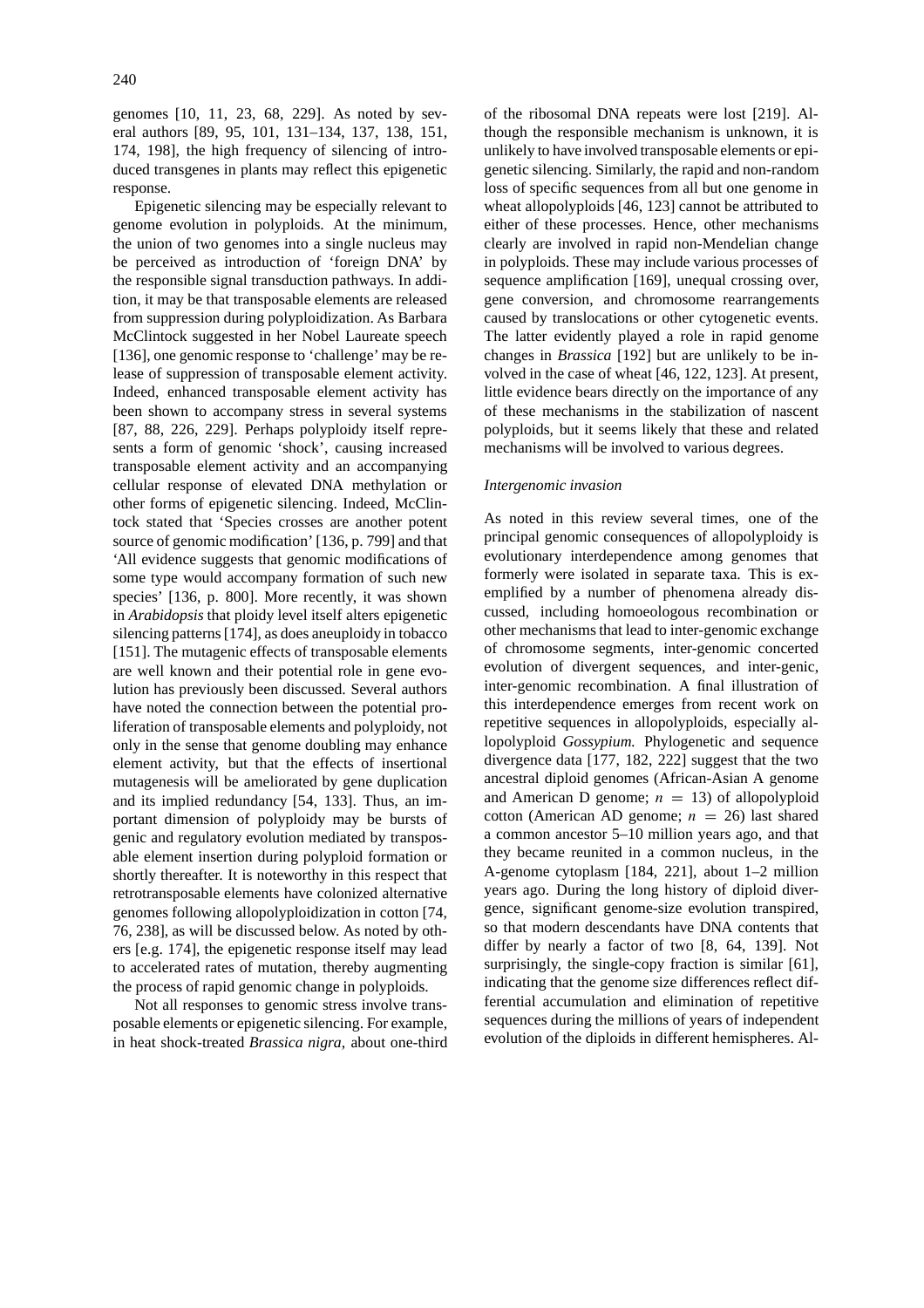lopolyploid species have nearly additive genome sizes with respect to the diploid progenitors (2C values for A-, D-, and AD-genome cottons are ca. 3.8, 2, and 5.8 pg, respectively).

At first appearance, the near-additivity of allopolyploid genome sizes suggests a relative stasis of the repetitive fraction since polyploidization occurred in the mid-Pleistocene. Recent work, however, has clearly shown that this is not the case. A total of 83 non-cross-hybridizing repetitive DNAs were isolated from tetraploid *G. hirsutum*, collectively representing about one quarter of the cultivated cotton genome [239]. Slot-blot and Southern hybridization analyses [238] demonstrated that about three-fourths of these are largely restricted to the A genome, and that these repetitive DNAs collectively account for about half of the genome size differences between the two diploid progenitors of allopolyploid cotton. In contrast, only 4 of the repetitive DNAs were found to be D-genomespecific. The existence of genome-specific repetitive sequences permits an evaluation of their subgenomic integrity following polyploidization. When 20 of the 83 repetitive families were used in *in situ* hybridization experiments in allopolyploid cotton, most families that are restricted to the A genome at the diploid level exhibited hybridization signal not only on A-subgenome chromosomes but on D-subgenome chromosomes as well [76, 238]. Although there was considerable variation among the different repetitive sequences in the degree of hybridization, most families exhibited an even distribution of signal among the allopolyploid chromosomes. These data suggest that since polyploids formed, colonization of alternative genomes by genome-specific repetitive sequences has been common.

This phenomenon of inter-genomic 'horizontal transfer' was studied further by Hanson *et al.* [76], who examined eight repetitive families in detail. Of these, two were A-genome-specific while the other six hybridized strongly to both *G. hirsutum* subgenomes. No signal was detected for any of these six repetitive sequences, however, when they were used as hybridization probes against chromosomes from the diploid D genome. These data, as well as the data of Zhao *et al.* [238], show that since polyploidization there has been substantial colonization of the D genome by A genome repetitive elements, although not to the extent that this is reflected in DNA content estimates. From a mechanistic standpoint, one or more processes of inter-genomic interaction are implicated. These include DNA 'overwriting' through gene conversion, inter-genomic recombination and exchange, and the activity of transposable elements. In this respect it is noteworthy that database searches of the 83 cotton repetitive DNAs yielded matches to known transposons [238]. Moreover, specific *copia*like retrotransposable elements restricted to the A genome [211] were similarly shown to have spread among all 52 chromosomes of allotetraploid cotton [74]. Replicative transposition is thus implicated as one process of inter-genomic interaction.

Because there are few comparable studies of 'genome colonization' after polyploidization it is difficult to generalize based on this work from *Gossypium.* Several considerations suggest, though, that the process may be general and have significance with respect to polyploid genome evolution. These include the ubiquity and abundance of retroelements in plant genomes [10, 11, 68, 229], the potential for polyploidy to cause a release from mechanisms that constrain transposition at the diploid level [87, 88, 133, 226], and the fact that genic duplication may relax functional constraints to the extent that element insertions are occasionally permitted in regulatory or coding regions [104, 121, 127, 135, 227–230]. Further insights into this issue are anticipated in the coming years, as the tools of molecular cytogenetics and phylogenetics converge on the problem.

#### *Nuclear-cytoplasmic interactions*

Plant growth and development entails a coordinated regulation of expression not only of nuclear genes but also of those in the chloroplast and mitochondrial genomes [16, 113, 207]. Presumably evolution operates to fine-tune the myriad regulatory interactions and metabolic networks involved in cytonuclear coordination. When polyploidization occurs, such that the nuclear genome becomes doubled but the organellar genomes do not, the stoichiometry between organellar genes and those in the nucleus is changed, potentially leading to regulatory disruptions or other sub-optimal physiological effects. These problems may be exacerbated by allopolyploidization, where potential differences between two formerly isolated but now merged nuclear genomes must become reconciled with each other and with only one (usually) of the two sets of cytoplasmic genes. It seems, therefore, that an important dimension of polyploid genome evolution may be cytonuclear in scope, involving either dramatic or subtle evolutionary optimizations or transformations in genic function and regulation.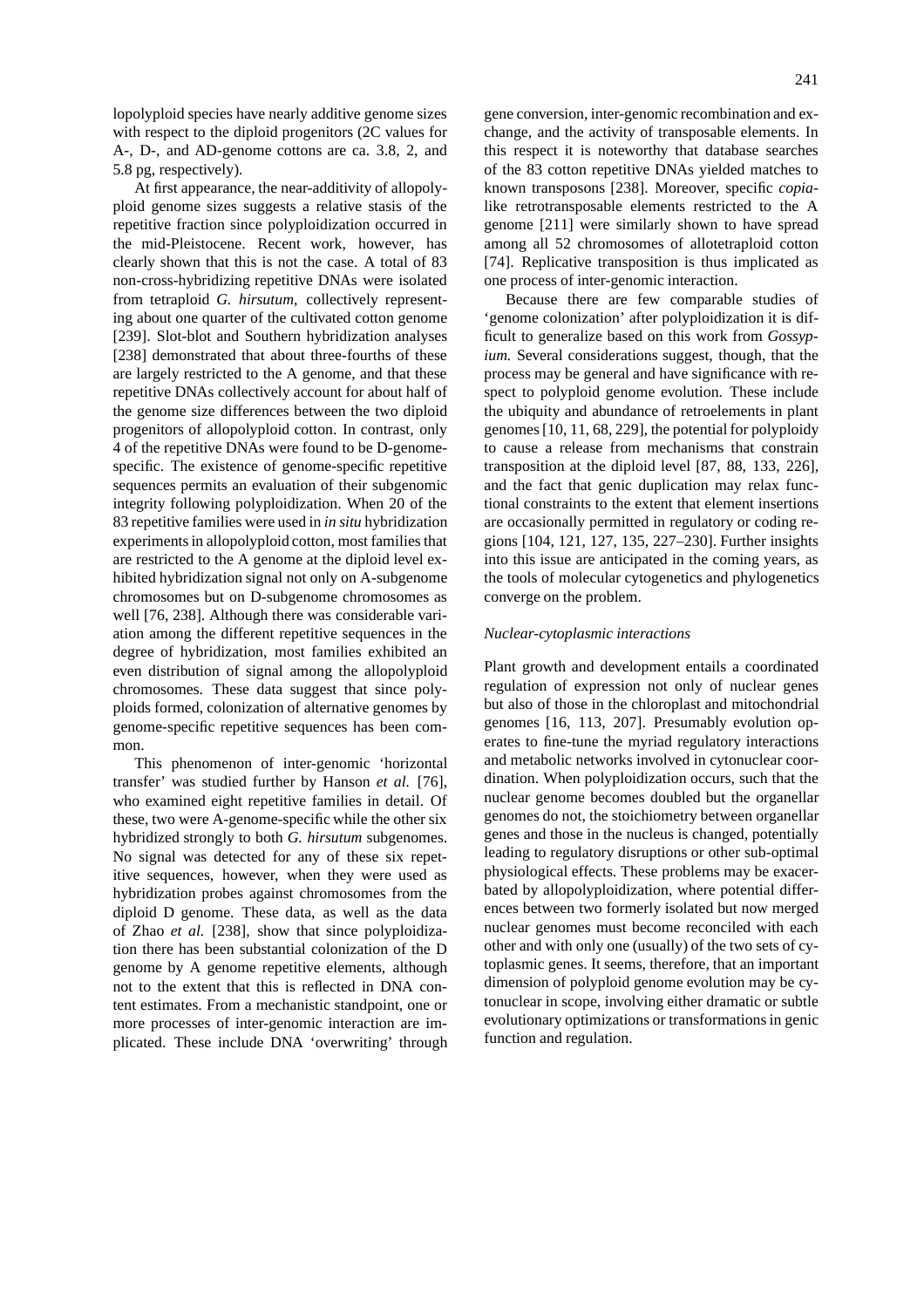At present, virtually nothing is known about the process of cytonuclear stabilization following polyploidization. In several cases the 'footprint' of whatever mechanisms are involved has been sought by monitoring nuclear genome-specific changes in synthetic and natural allopolyploids. In the *Brassica* RFLP study described above [192], no significant cytoplasmic effect was observed in reciprocal synthetic *B. rapa*  $\times$  *B. oleracea* allopolyploids (A and C genomes), but an effect was detected in reciprocal synthetic *B. rapa*  $\times$  *B. nigra* allopolyploids (A and B genomes). Specifically, a biased loss of Bgenome RFLP fragments was observed among nine F5 individuals derived from an initial AB allopolyploid generated in the A cytoplasm. The direction of fragment loss bias is consistent with earlier suggestions based on RFLP mapping data [194] that the AB nuclear genome of the natural allopolyploid *B. juncea* was more similar to the A than to the B genome diploid progenitor. In other cases, this cytoplasmic effect on RFLPs has not clearly been observed, for example, in *Gossypium* [20], wheat [122, 123], and other *Brassica* allopolyploids [192, 193]. Song *et al.* [192] suggest that there may be a relationship between genetic distance and biased cytonuclear effects in reciprocal allopolyploids. They point out that since *Brassica* A and C genomes are more similar to each other than are the A and B genomes, the absence of a cytonuclear effect in AC allopolyploids and its presence in AB allopolyploids may be related to the level of cytonuclear compatibility.

These investigations of RFLP changes in allopolyploids may suggest in a very general way processes involved in cytoplasmic-nuclear interactions, but the studies to date have not been designed to sharply focus on the 'real action' of cytonuclear evolutionary stabilization. Clues into the complexities of the regulatory interactions and evolution implied by polyploidization are emerging from model systems like rubisco [167]. This all-important multiprotein complex is a model for investigating cytonuclear integration in that its small subunits (SS) are encoded by a small family of nuclear *rbcS* genes whereas the gene (*rbcL*) encoding the large subunit (LS) is located on the plastid genome. Expression of rubisco is coordinately regulated by a complex adjustment of both SS and LS stoichiometries. At least two principal governing mechanisms are implicated, one involving LS mRNA translation initiation and the other SS protein turnover rates [167]. Application of insights from model molecular genetic/physiological models like rubisco to natural allopolyploid systems

will be a fertile arena for future investigations, and will require an integrated approach using tools from several different disciplines.

## **Future prospects**

In this review I have attempted to encapsulate our understanding of the molecular evolutionary genetics of a prominent mode of plant speciation. Fundamental processes affecting the evolutionary fate of duplicated genes and genomes were highlighted, as were many of the novel insights and perspectives that recently have been gained into polyploid stabilization and longterm evolution. Many of these recent insights have emerged from interdisciplinary efforts, often involving tools from molecular genetics and cytogenetics as well as their application to phylogenetically well understood groups, such as model systems in *Brassica*, *Gossypium*, *Triticum* and *Zea.* These studies have profoundly altered our views on genome evolution in polyploids, in particular by emphasizing the myriad interactions that are made possible by gene and genome duplication. Notwithstanding these many recent contributions, a common thread in this review is that our knowledge of mechanism, function and evolutionary significance is still in its infancy for the aspects of polyploid genome evolution that might matter most. For example, we still have only a rudimentary understanding of the mechanisms and significance of epigenetic silencing, the underlying controls of chromosome pairing, and the frequency, mechanisms and evolutionary significance of rapid genome changes. Similarly, we know little about the evolutionary accommodation that must occur with respect to cytonuclear integration and the coordination of disparate sets of regulatory factors contributed by two nuclear genomes at the onset of polyploidization. Continued application of molecular genetic approaches to questions of polyploid genome evolution holds great promise for producing lasting insight.

It would seem that enhanced understanding of phenomena and mechanisms at these molecular genetic levels are prerequisite to developing a fuller appreciation of the contribution of polyploidy to morphological evolution and ecological adaptation. Polyploidy has long been recognized to be associated with novel morphologies and adaptations, but how genome duplication ultimately translates into novel evolutionary opportunity has remained obscure. Interdisciplinary approaches are likely to be the most revealing in this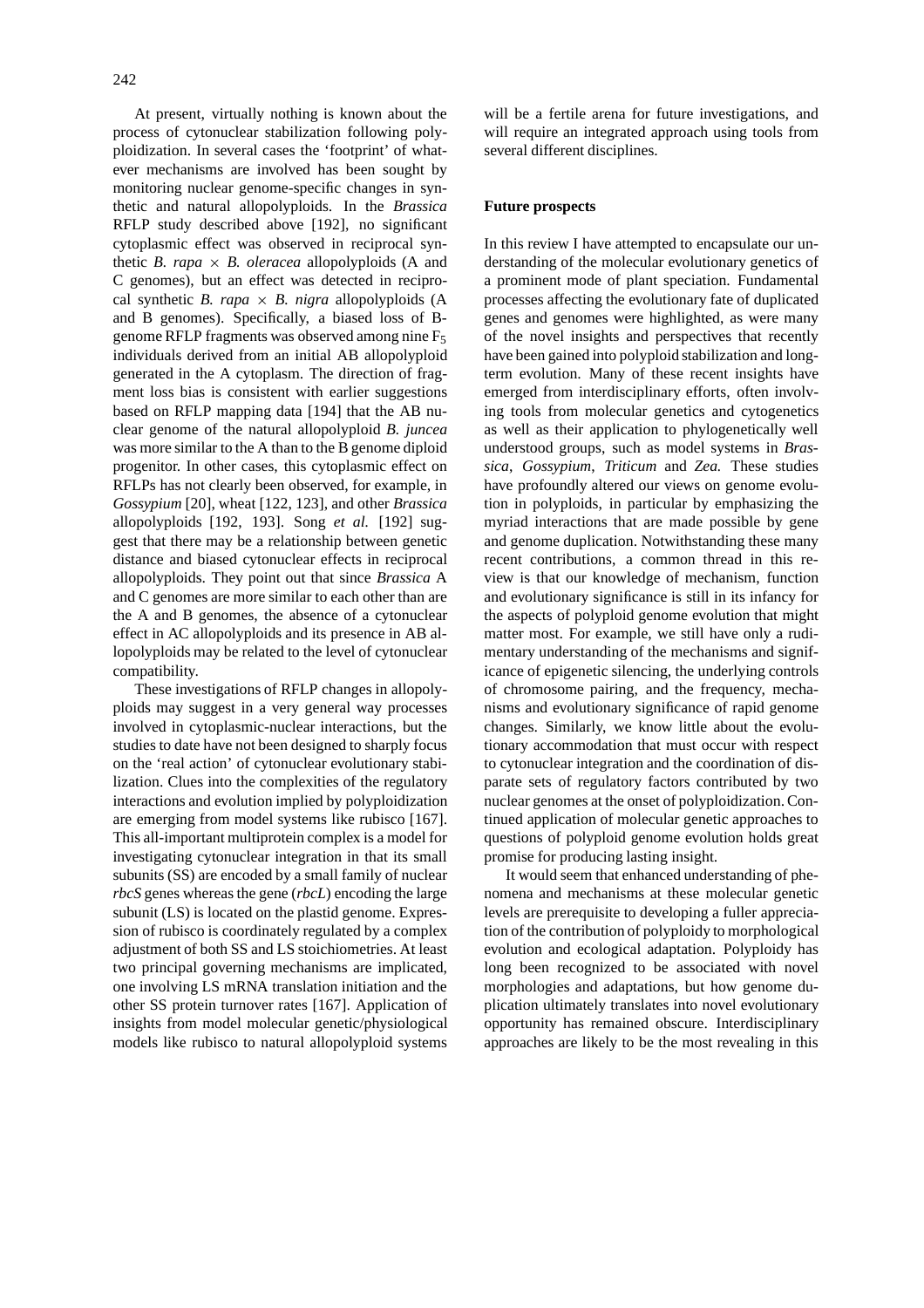respect. It may be, for example, that polyploidization events are associated with bursts of transposable element activity, which lead to intra- and inter-genomic insertions into coding and regulatory regions of both structural and regulatory genes, in the process generating arrays of novel genotypes and morphological or physiological phenotypes upon which selection might act. One wonders whether this type of history underlies the recent observation, for example, that many fiber-related genes in cotton are located in the allopolyploid subgenome that corresponds to the nonlint-bearing diploid ancestor [99]. This and similar possibilities [e.g. 234] are now open to experimental study, suggesting that in certain instances the molecular genetic basis of polyploidy-induced adaptations may soon be revealed. This is an exciting prospect, and it is one whose promise undoubtedly will increasingly be realized in the future.

#### **Acknowledgements**

I wish to thank my former students Rich Cronn and Randy Small, who enriched my understanding of polyploidy through many stimulating discussions. Financial support of the author's research on *Gossypium* has been provided by the National Science Foundation.

## **References**

- 1. Allen GA, Eccleston CL: Genetic resemblance of allotetraploid *Aster ascendens* to its diploid progenitors *A. falcatus* and *A. occidentalis*. Can J Bot 76: 338–344 (1998).
- 2. Allendorf FW: Rapid loss of duplicate gene expression by natural selection. Heredity 43: 247–258 (1979).
- 3. Arnheim N, Krystal M, Schmickel R, Wilson G, Ryder O, Zimmer E: Molecular evidence for genetic exchanges among ribosomal genes on nonhomologous chromosomes in man and ape. Proc Natl Acad Sci USA 77: 7323–7327 (1980).
- 4. Arnheim ND: Concerted evolution of multigene families. In: Nei M, Koehn R (eds), Evolution of Genes and Proteins, pp. 38–61. Sinauer, Sunderland, MA (1983).
- 5. Barrier M, Baldwin BG, Robichaux RH, Purugganan MD: Interspecific hybrid ancestry of a plant adaptive radiation: allopolyploidy of the Hawaiian silversword alliance (Asteraceae) inferred from floral homeotic gene duplications. Mol Biol Evol 16: 1105–1113 (1999).
- Baum DA: The evolution of plant development. Curr Opin Plant Biol 1: 79–86 (1998).
- 7. Bayer RJ: New perspectives into the evolution of polyploid complexes. In: van Raamsdonk LWD, den Nijs JCM (eds), Plant Evolution in Man-made Habitats. Proceedings of the VIIth International Symposium of the International Organization of Plant Biosystematists. Rijksherbarium/Hortus Botanicus, Leiden, Netherlands, in press (1999).
- 8. Bennett MD, Smith JB, Heslop-Harrison JS: Nuclear DNA amounts in angiosperms. Proc R Soc Lond B 216: 179–199 (1982).
- 9. Bennett ST, Kenton AY, Bennett MD: Genomic in situ hybridization reveals the allopolyploid nature of *Milium montianum* (Gramineae). Chromosoma 101: 420–424 (1992).
- 10. Bennetzen JL: The contributions of retroelements to plant genome organization, function and evolution. Trends Microbiol 4: 347–353 (1996).
- 11. Bennetzen JL: The structure and evolution of angiosperm nuclear genomes. Curr Opin Plant Biol 1: 103–108 (1998).
- 12. Bennetzen JL, Freeling M: The unified grass genome: synergy in synteny. Genome Res 7: 301–306 (1997).
- 13. Birchler JA: A study of enzyme activities in a dosage series of the long arm of chromosome one in maize. Genetics 92: 1211–1229 (1979).
- 14. Birchler JA: The genetic basis of dosage compensation of *Alcohol dehydrogenase-1* in maize. Genetics 97: 625–637 (1981).
- 15. Birchler JA, Newton KJ: Modulation of protein levels in chromosomal dosage series of maize: the biochemical basis of aneuploid syndromes. Genetics 99: 247–266 (1981).
- 16. Bogorad L: Possibilities for intergenomic integration: regulatory crosscurrents between the plastid and nuclearcytoplasmic compartments. Cell Culture Somatic Cell Genet Plants 7B: 447–466 (1991).
- 17. Bonierbale MW, Plaisted RL, Tanksley SD: RFLP maps based on a common set of clones reveal modes of chromosomal evolution in potato and tomato. Genetics 120: 1095–1103 (1988).
- 18. Brochmann C, Nilsson T, Gabrielsen TM: A classic example of postglacial allopolyploid speciation re-examined using RAPD markers and nucleotide sequences: *Saxifraga osloensis* (Saxifragaceae). Symb Bot Upsala 31: 75–89 (1996).
- 19. Brochmann C, Stedje B, Borgen L: Gene flow across ploidal levels in *Draba* (Brassicaceae). Evol Trends Plants 6: 125– 134 (1992).
- 20. Brubaker CL, Paterson AH, Wendel JF: Comparative genetic mapping of allotetraploid cotton and its diploid progenitors. Genome, 42: 184–203 (1999).
- 21. Buckler ES, Holtsford TP: *Zea* ribosomal repeat evolution and substitution patterns. Mol Biol Evol 13: 623–632 (1996).
- 22. Buckler ES, Holtsford TP: *Zea* systematics: ribosomal ITS evidence. Mol Biol Evol 13: 612–622 (1996).
- 23. Bureau TE, Ronald PC, Wessler SR: A computer-based systematic survey reveals the predominance of small invertedrepeat elements in wild-type rice genes. Proc Natl Acad Sci USA 93: 8524–8529 (1996).
- 24. Campbell CS, Wojciechowski MF, Baldwin BG, Alice LA, Donoghue MJ: Persistent nuclear ribosomal DNA sequence polymorphism in the *Amelanchier* agamic complex (Rosaceae). Mol Biol Evol 14: 81–90 (1997).
- 25. Chen Q, Armstrong K: Genomic *in situ* hybridization in *Avena sativa.* Genome 37: 607–612 (1994).
- 26. Chen ZJ, Pikaard CS: Transcriptional analysis of nucleolar dominance in polyploid plants: biased expression/silencing of progenitor rRNA genes is developmentally regulated in *Brassica.* Proc Natl Acad Sci USA 94: 3442–3447 (1997).
- 27. Cheun WY, Champagne G, Hubert N, Landry BS: Comparison of the genetic maps of *Brassica napus* and *Brassica oleracea.* Theor Appl Genet 94: 569–582 (1997).
- 28. Clark AG: Invasion and maintenance of a gene duplication. Proc Natl Acad Sci USA 91: 2950–2954 (1994).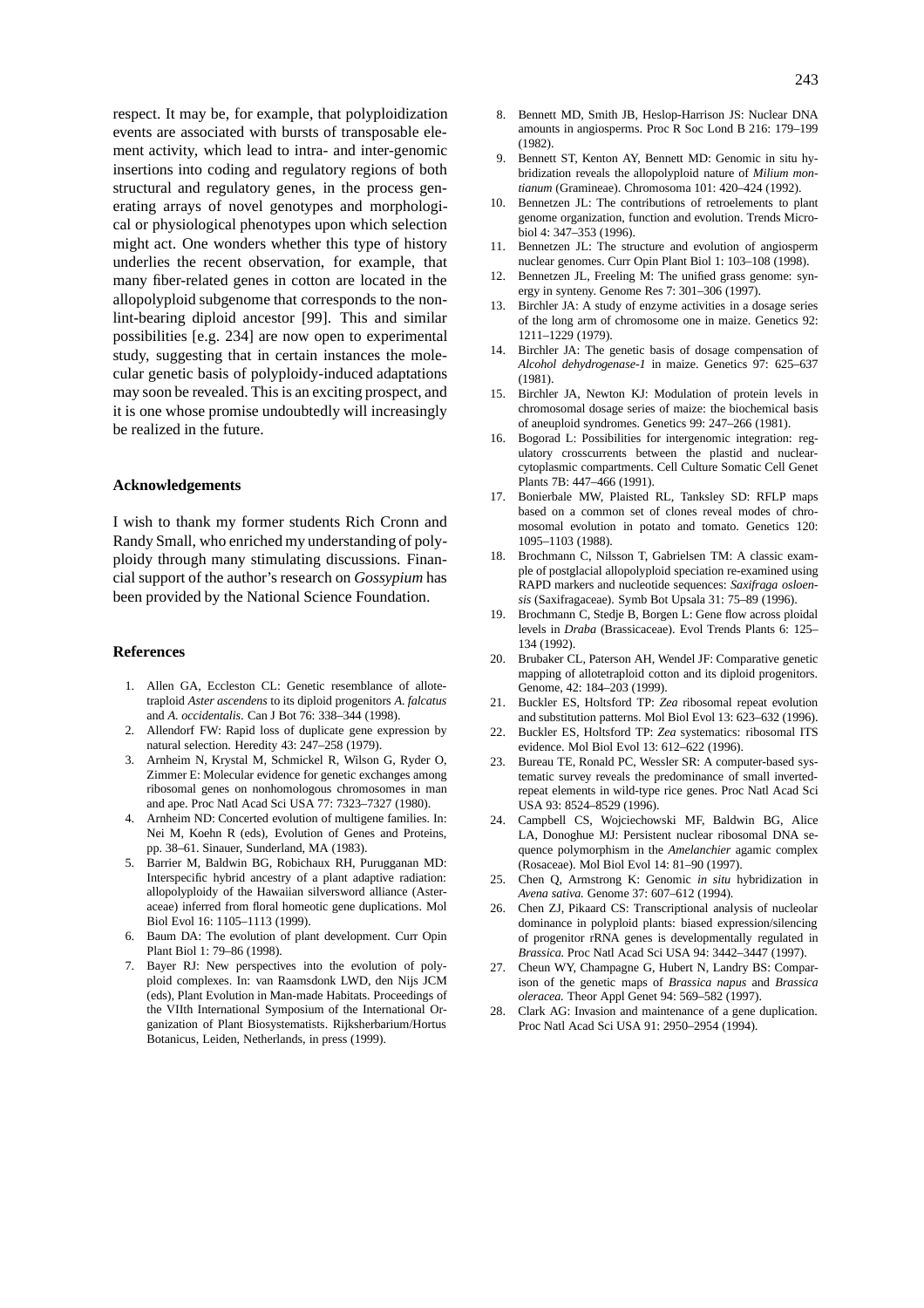- 29. Clegg MT, Cummings MP, Durbin ML: The evolution of plant nuclear genes. Proc Natl Acad Sci USA 94: 7791–7798  $(1997)$ .
- 30. Cluster PD, Calderini O, Pupilli F, Crea F, Damiani F, Arcioni S: The fate of ribosomal genes in three interspecific somatic hybrids of *Medicago sativa*: three different outcomes including the rapid amplification of new spacer-length variants. Theor Appl Genet 93: 801–808 (1996).
- 31. Cooke J: Reply to Tony Gibson and Jürg Spring. Trends Genet 14: 49–50 (1998).
- 32. Cooke J, Nowak MA, Boerlijst M, Maynard-Smith J: Evolutionary origins and maintenance of redundant gene expression during metazoan development. Trends Genet 13: 360–364 (1997).
- 33. Crawford DJ: Plant Molecular Systematics: Macromolecular Approaches. Wiley, New York (1990).
- 34. Cronn RC, Wendel JF: Simple methods for isolating homoeologous loci from allopolyploid genomes. Genome 41: 756–762 (1999).
- 35. Cronn RC, Zhao X, Paterson AH, Wendel JF: Polymorphism and concerted evolution in a tandemly repeated gene family: 5S ribosomal DNA in diploid and allopolyploid cottons. J Mol Evol 42: 685–705 (1996).
- 36. Danna KJ, Workman R, Coryell V, Keim P: 5S rRNA genes in tribe Phaseoleae: array size, number, and dynamics. Genome 39: 445–455 (1996).
- Devos KM, Atkinson MD, Chinoy CN, Lin CJ, Gale MD: RFLP-based genetic map of the homoeologous group 3 chromosomes of wheat and rye. Theor Appl Genet 83: 931–939 (1992).
- 38. Doebley JF: Genetics, development and plant evolution. Curr Opin Genet Dev 3: 865–872 (1993).
- 39. Doebley JF, Lukens L: Transcriptional regulators and the evolution of plant form. Plant Cell 10: 1075–1082 (1998).
- 40. Dubcovsky J, Dvorák J: Ribosomal RNA multigene loci: nomads of the Triticeae genomes. Genetics 140: 1367–1377 (1995).
- 41. Durbin ML, Learn GH, Huttley GA, Clegg MT: Evolution of the chalcone synthase gene family in the genus *Ipomoea.* Proc Natl Acad Sci USA 92: 3338–3342 (1995).
- 42. Dvorák J, Zhang H-B, Kota RS, Lassner M: Organization and evolution of the 5S ribosomal RNA gene family in wheat and related species. Genome 32: 1003–1016 (1989).
- 43. Elder JF, Turner BJ: Concerted evolution of repetitive DNA sequences in eukaryotes. Q Rev Biol 70: 297–320 (1995).
- 44. Feldman M: Cytogenetic activity and mode of action of the pairing homoeologous (*Ph1*) gene of wheat. Crop Sci 33: 894–897 (1993).
- 45. Feldman M, Galili G, Levy A: Genetic and evolutionary aspects of allopolyploidy in wheat. In: Barigozzi C (ed), The Origin and Domestication of Cultivated Plants, pp. 83–100. Elsevier, Amsterdam (1986).
- 46. Feldman M, Liu B, Segal G, Abbo S, Levy AA, Vega JM: Rapid elimination of low-copy DNA sequences in polyploid wheat: a possible mechanism for differentiation of homoeologous chromosomes. Genetics 147: 1381–1387 (1997).
- 47. Feldman M, Lupton FGH, Miller TE: Wheats. In: Smartt J, Simmonds NW (eds), Evolution of Crop Plants, 2nd ed., pp. 184–192. Longman Scientific, London (1995).
- 48. Felsenburg T, Levy AA, Galili G, Feldman M: Polymorphism of high-molecular weight glutenins in wild tetraploid wheat: spatial and temporal variation in a native site. Isr J Bot 40: 451–479 (1991).
- 49. Ferris SD: Tetraploidy and the evolution of catastomid fishes. In: Turner B (ed), Evolutionary Genetics of Fishes, pp. 55– 93. Plenum, New York (1984).
- 50. Ferris SD, Whitt GS: Loss of duplicate gene expression after polyploidization. Nature 265: 258–260 (1977).
- 51. Ferris SD, Whitt GS: Evolution of the differential regulation of duplicate genes after polyploidization. J Mol Evol 12: 267–317 (1979).
- 52. Finnegan EJ, Genger RK, Peacock WJ, Dennis ES: DNA methylation in plants. Annu Rev Plant Physiol Plant Mol Biol 49: 223–247 (1998).
- 53. Fisher RA: The sheltering of lethals. Am Nat 69: 446–455 (1935).
- 54. Flavell RB: Inactivation of gene expression in plants as a consequence of specific sequence activation. Proc Natl Acad Sci USA 91: 3490–3496 (1994).
- 55. Furner IJ, Sheikh MA, Collett CE: Gene silencing and homology-dependent gene silencing in *Arabidopsis*: genetic modifiers and DNA methylation. Genetics 149: 651–662 (1998).
- 56. Galili G, Feldman M: Diploidization of endosperm protein genes in polyploid wheats. 6th International Wheat Genetics Symposium, pp. 1119–1123, Kyoto (1983).
- 57. Galili G, Feldman M: Intergenomic suppression of endosperm protein genes in common wheat. Can J Genet Cytol 26: 651–656 (1984).
- 58. Galili G, Levy AA, Feldman M: Gene-dosage compensation of endosperm proteins in hexaploid wheat *Triticum aestivum.* Proc Natl Acad Sci USA 83: 6524–6528 (1986).
- 59. Gastony GJ: Gene silencing in a polyploid homosporous fern: paleopolyploidy revisited. Proc Natl Acad Sci USA 88: 1602–1605 (1991).
- 60. Gaut BS, Doebley JF: DNA sequence evidence for the segmental allotetraploid origin of maize. Proc Natl Acad Sci USA 94: 6808–6814 (1997).
- 61. Geever RF, Katterman FRH, Endrizzi JE: DNA hybridization analyses of a *Gossypium* allotetraploid and two closely related diploid species. Theor Appl Genet 77: 553–559 (1989).
- 62. Gibson TJ, Spring J: Genetic redundancy in vertebrates: polyploidy and persistence of genes encoding multidomain proteins. Trends Genet 14: 46–49 (1998).
- 63. Gómez MI, Islam-Faridi MN, Zwick MS, Czeschin DG, Hart GE, Wing RA, Stelly DM, Price HJ: Tetraploid nature of *Sorghum bicolor* (L.) Moench. J Hered 89: 188–190 (1998).
- 64. Gómez MI, Johnston JS, Ellison JR, Price HJ: Nuclear 2C DNA content of *Gossypium hirsutum* L. accessions determined by flow cytometry. Biol Zentralblatt 112: 351–357. (1993).
- 65. Gottlieb LD: Electrophoretic evidence and plant populations. Prog Phytochem 7: 1–46 (1981).
- 66. Gottlieb LD: Conservation and duplication of isozymes in plants. Science 216: 373–380 (1982).
- 67. Gottlieb LD, Ford VS: A recently silenced duplicate *PgiC* locus in *Clarkia.* Mol Biol Evol 14: 125–132 (1997).
- 68. Grandbastien M-A: Retroelements in higher plants. Trends Genet 8: 103–108 (1992).
- 69. Grandbastien M-A, Spielmann A, Caboche M: *Tnt1*, a mobile retroviral-like transposable element of tobacco isolated by plant cell genetics. Nature 337: 376–380 (1989).
- 70. Grant V: Plant Speciation. Columbia University Press, New York (1981).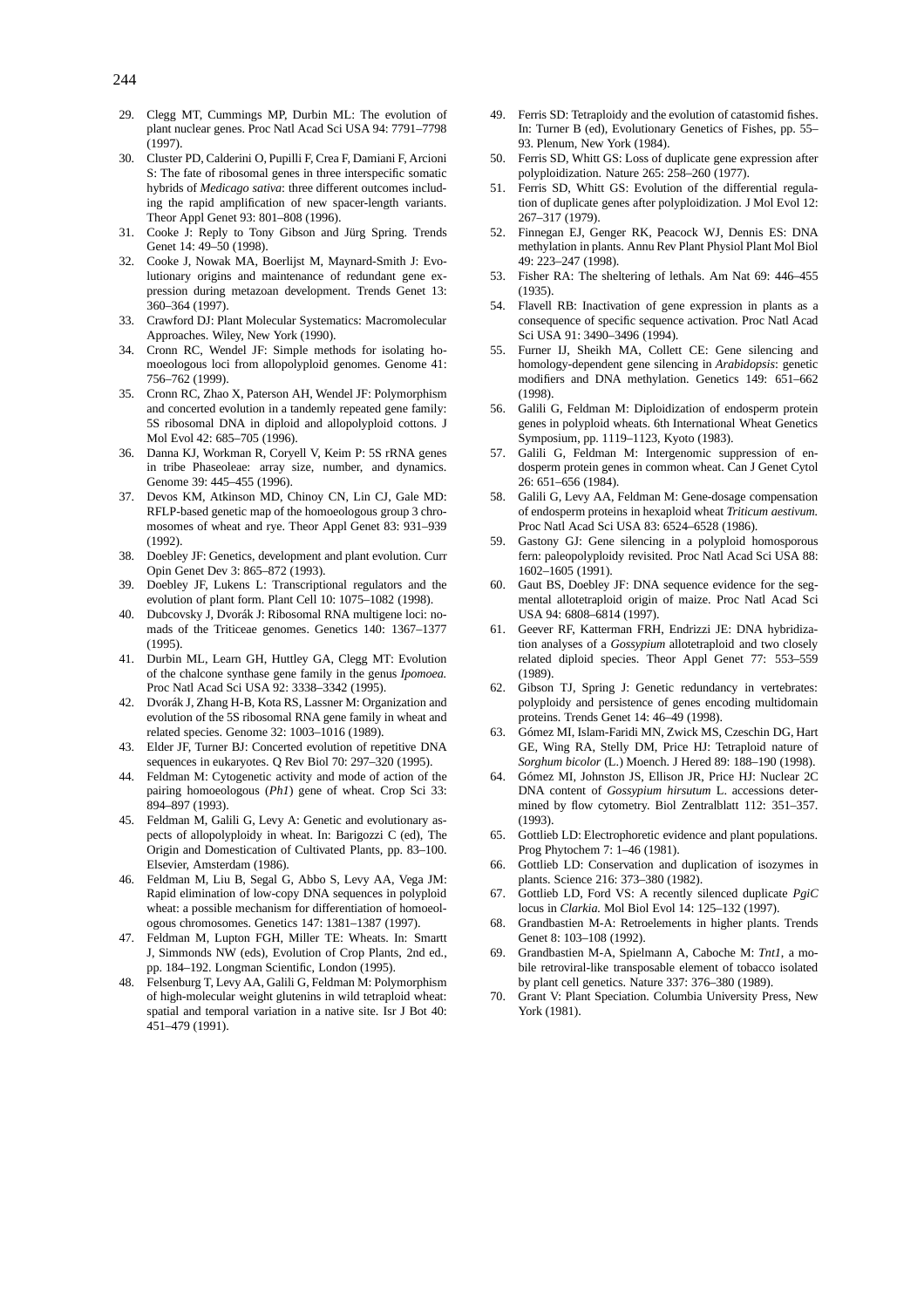- 71. Guo M, Birchler JA: Trans-acting dosage effects on the expression of model gene systems in maize aneuploids. Science 266: 1999–2002 (1994).
- 72. Guo M, Davis D, Birchler JA: Dosage effects on gene expression in a maize ploidy series. Genetics 142: 1349–1355 (1996).
- 73. Haldane JBS: The part played by recurrent mutation in evolution. Am Nat 67: 5–19 (1933).
- 74. Hanson RE, Islam-Faridi MN, Crane CF, Zwick MS, Czeschin DC, Wendel JF, McKnight TD, Price HJ, Stelly DM: Ty1-*copia*-like retrotransposon behavior in a polyploid. Chrom Res, in press (1999).
- 75. Hanson RE, Islam-Faridi MN, Percival EA, Crane CF, Ji Y, McKnight TD, Stelly DM, Price HJ: Distribution of 5S and 18S-28S rDNA loci in a tetraploid cotton (*Gossypium hirsutum* L.) and its putative diploid ancestors. Chromosoma 105: 55–61 (1996).
- 76. Hanson RE, Zhao X-P, Islam-Faridi MN, Paterson AH, Zwick MS, Crane CF, McKnight TD, Stelly DM, Price HJ: Evolution of interspersed repetitive elements in *Gossypium* (Malvaceae). Am J Bot 85: 1364–1368 (1998).
- 77. Harberd NP, Flavell RB, Thompson RD: Identification of a transposon-like insertion in a *Glu-1* allele of wheat. Mol Gen Genet 209: 326–332 (1987).
- 78. Harlan JR, DeWet JMJ: On Ö. Winge and a prayer: the origins of polyploidy. Bot Rev 41: 361–390 (1975).
- Hart GE: Genetics and evolution of multilocus isozymes in hexaploid wheat. In: Isozymes: Current Topics in Biological and Medical Research, pp. 365–380. Alan R. Liss, New York (1983).
- 80. Hart GE: Determination of relationships in the tribe Triticeae by genetic and biochemical studies of enzymes. In: Heyne EG (ed), Wheat and Wheat Improvement, pp. 199–214. American Society of Agronomists, Madison, WI (1987).
- 81. Hart GE: Genome analysis in the Triticeae using isozymes. In: Jauhar PJ (ed), Methods of Genome Analysis in Plants, pp. 195–209. CRC Press, Boca Raton, FL (1996).
- 82. Haufler CH: Electrophoresis is modifying our concepts of evolution in homosporous pteridophytes. Am J Bot 74: 953– 966 (1987).
- 83. Helariutta Y, Kotilainen M, Elomaa P, Kalkkinen N, Bremer K, Teeri TH, Albert VA: Duplication and functional divergence in the chalcone synthase gene family of Asteraceae: evolution with substrate change and catalytic simplification. Proc Natl Acad Sci USA 93: 9033–9038 (1996).
- 84. Helentjaris T, Weber D, Wright S: Identification of the genomic locations of duplicate nucleotide sequences in maize by analysis of restriction fragment length polymorphisms. Genetics 118: 353–363 (1988).
- 85. Hillis DM, Dixon MT: Ribosomal DNA: molecular evolution and phylogenetic inference. Q Rev Biol 66: 411–453 (1991).
- 86. Hilu KW: Polyploidy and the evolution of domesticated plants. Am J Bot 80: 1494–1499 (1993).
- 87. Hirochika H: Activation of tobacco retrotransposons during tissue culture. EMBO J 12: 2521–2528 (1993).
- 88. Hirochika H, Sugimoto K, Otsuki Y, Kanda M: Retrotransposons of rice involved in mutations induced by tissue culture. Proc Natl Acad Sci USA 93: 7783–7788 (1996).
- 89. Holliday R, Ho T: Evidence for gene silencing by endogenous DNA methylation. Proc Natl Acad Sci USA 95: 8727–8732 (1998).
- 90. Hu J, Anderson B, Wessler SR: Isolation and characterization of rice *R* genes: evidence for distinct evolutionary paths in rice and maize. Genetics 142: 1021–1031 (1996).
- 91. Hu W, Timmermans MCP, Messing J: Interchromosomal recombination in *Zea mays.* Genetics 150: 1229–1237 (1998).
- 92. Hughes AL: The evolution of functionally novel proteins after gene duplication. Proc R Soc Lond B 256: 119–124 (1994).
- 93. Hughes MK, Hughes AL: Evolution of duplicate genes in a tetraploid animal *Xenopus laevis.* Mol Biol Evol 10: 1360– 1369 (1993).
- 94. Huttley GA, Durbin ML, Glover DE, Clegg MT: Nucleotide polymorphism in the chalcone synthase-A locus and evolution of the chalcone synthase multigene family of common morning glory, *Ipomoea purpurea.* Mol Ecol 6: 549–558 (1997).
- 95. Iglesias VA, Moscone EA, Papp I, Neuhuber F, Michalowski S, Phelan T, Spiker S, Matzke M, Matzke AJM: Molecular and cytogenetic analysis of stably and unstably expressed transgene loci in tobacco. Plant Cell 9: 1251–1264 (1997).
- 96. Jackson RC: Evolution and systematic significance of polyploidy. Annu Rev Ecol Syst 7: 209–234 (1976).
- 97. Jackson RC: Cytogenetics of polyploids and their diploid progenitors. In: Gupta PK, Tsuchiya T (eds), Chromosome Engineering in Plants: Genetics, Breeding, Evolution, Part A., pp. 159–180. Elsevier, Amsterdam (1991).
- 98. Jellen EN, Gill BS, Cox TS: Genomic *in situ* hybridization differentiates between A/D- and C-genome chromatin and detects intergenomic translocations in polyploid oat species (genus *Avena*). Genome 37: 613–618 (1994).
- 99. Jiang C, Wright R, El-Zik K, Paterson AH: Polyploid formation created unique avenues for response to selection in *Gossypium* (cotton). Proc Natl Acad Sci USA 95: 4419–4424 (1998).
- 100. Jiang J, Gill BK: New 18S-26S ribosomal RNA gene loci: chromosomal landmarks for the evolution of polyploid wheats. Chromosoma 103: 179–185 (1994).
- 101. Jorgensen RA: Co-suppression, flower color patterns, and metastable gene expression states. Science 268: 686–691 (1995).
- 102. Kellogg EA: Relationships of cereal crops and other grasses. Proc Natl Acad Sci USA 95: 2005–2010 (1998).
- 103. Kenton A, Parokonny AS, Gleba YY, Bennett MD: Characterization of the *Nicotiana tabacum* L. genome by molecular cytogenetics. Mol Gen Genet 240: 159–169 (1993).
- 104. Kidwell MG, Lisch D: Transposable elements as sources of variation in animals and plants. Proc Natl Acad Sci USA 94: 7704–7711 (1997).
- 105. Kim K-J, Jansen RK: Comparisons of phylogenetic hypotheses among different data sets in dwarf dandelions (*Krigia*, Asteraceae): additional information from internal transcribed spacer sequences of nuclear ribosomal DNA. Plant Syst Evol 190: 157–185 (1994).
- 106. Kimura M, King JL: Fixation of a deleterious allele at one of two duplicate loci by mutation pressure and random drift. Proc Natl Acad Sci USA 76: 2858–2861 (1979).
- 107. Kimura M, Ohta T: On some principles governing molecular evolution. Proc Natl Acad Sci USA 71: 2848–2852 (1974).
- 108. Lagercrantz U: Comparative mapping between *Arabidopsis thaliana* and *Brassica nigra* indicates that *Brassica* genomes have evolved through extensive genome replication accompanied by chromosome fusions and frequent recombinations. Genetics 150: 1217–1228 (1998).
- 109. Lagercrantz U, Lydiate DJ: Comparative genome mapping in *Brassica.* Genetics 144: 1903–1910 (1996).
- 110. Lagudah ES, Clarke BC, Appels R: Phylogenetic relationships of *Triticum tauschii*, the D-genome donor to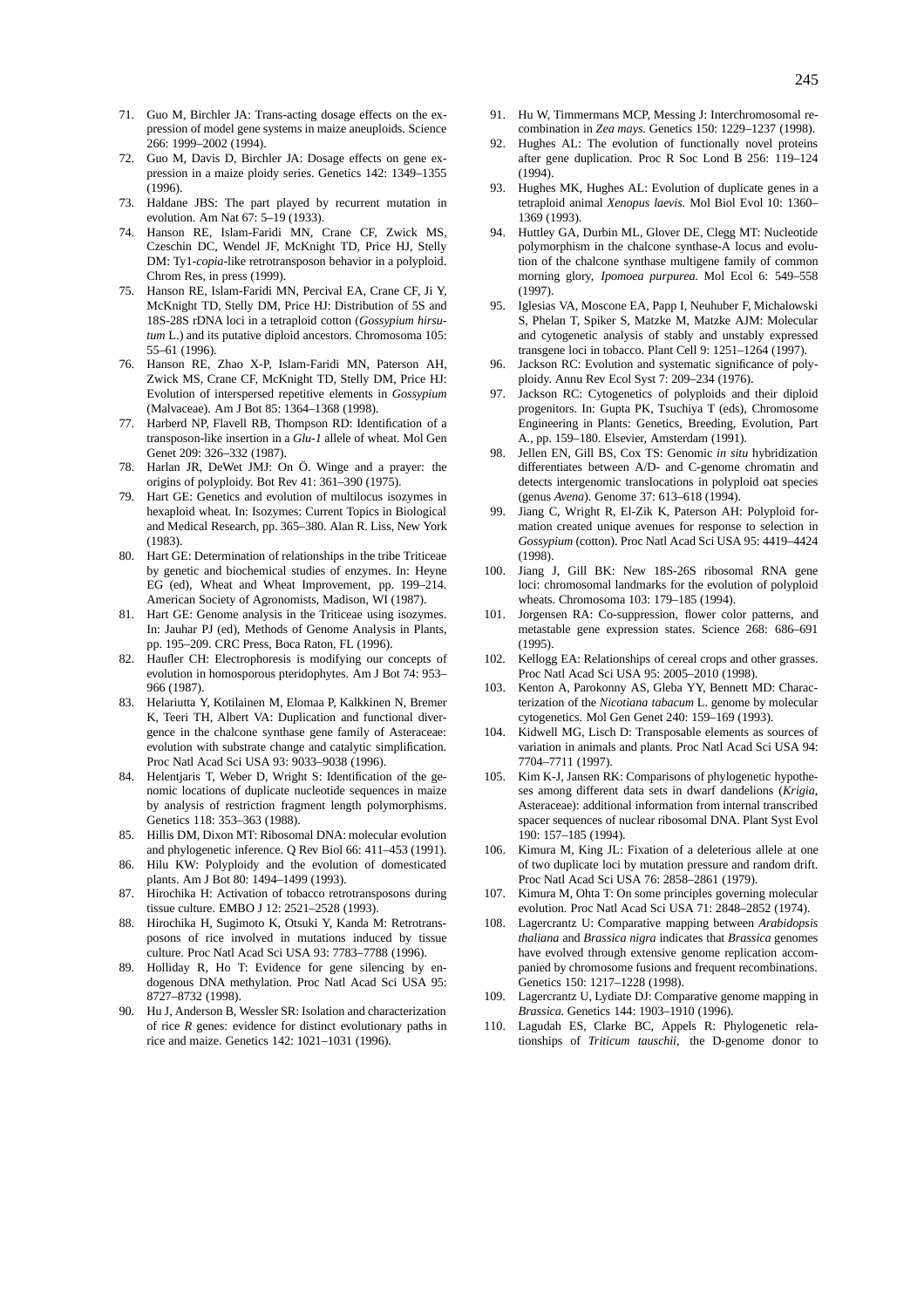hexaploid wheat. IV. Variation and chromosomal location of 5S DNA. Genome 32: 1017–1025 (1989).

- 111. Larhammer D, Risinger C: Why so few pseudogenes in tetraploid species? Trends Genet 10: 418–419 (1994).
- 112. Leitch IJ, Bennett MD: Polyploidy in angiosperms. Trends Plant Sci 2: 470–476 (1997).
- 113. Leon P, Arroyo A, Mackenzie S: Nuclear control of plastid and mitochondrial development in higher plants. Annu Rev Plant Physiol Plant Mol Biol 49: 453–480 (1998).
- 114. Levin DA: Polyploidy and novelty in flowering plants. Am Nat 122: 1–25 (1983).
- 115. Levin DA, Torres AM, Levy M: Alcohol dehydrogenase activity in diploid and autotetraploid *Phlox.* Biochem Genet 17: 35–42 (1979).
- 116. Levy AA, Feldman M: Ecogeographical distribution of HMW glutenin alleles in populations of the wild tetraploid wheat *Triticum turgidum* var. *dicoccoides.* Theor Appl Genet 75: 651–658 (1988).
- 117. Lewis WH: Polyploidy: Biological Relevance. Plenum, New York (1980).
- 118. Li W-H: Rate of gene silencing at duplicate loci: a theoretical study and interpretation of data from tetraploid fishes. Genetics 95: 237–258 (1980).
- 119. Li W-H: Accelerated evolution following gene duplication and its implications for the neutralist-selectionist controversy. In: Ohta T, Aoki K (eds), Population Genetics and Molecular Evolution, pp. 333–353. Springer-Verlag, Berlin (1985).
- 120. Lichten M, Goldman ASH: Meiotic recombination hotspots. Annu Rev Genet 29: 423–444 (1995).
- 121. Lister C, Jackson D, Martin C: Transposon-induced inversion in *Antirrhinum* modifies *nivea* gene expression to give a novel flower color pattern under the control of *cycloidea radialis.* Plant Cell 5: 1541–1553 (1993).
- 122. Liu B, Vega JM, Feldman M: Rapid genomic changes in newly synthesized amphiploids of *Triticum* and *Aegilops.* II. Changes in low-copy coding DNA sequences. Genome 41: 535–542 (1998).
- 123. Liu B, Vega JM, Segal G, Abbo S, Rodova M, Feldman M: Rapid genomic changes in newly synthesized amphiploids of *Triticum* and *Aegilops.* I. Changes in low-copy non-coding DNA sequences. Genome 41: 272–277 (1998).
- 124. Lumaret R, Barrientos E: Phylogenetic relationships and gene flow between sympatric diploid and tetraploid plants of *Dactylis glomerata* (Gramineae). Plant Syst Evol 169: 81–96 (1990).
- 125. Lundin LG: Evolution of the vertebrate genome as reflected in paralogous chromosome regions in man and the house mouse. Genomics 16: 1–19 (1993).
- 126. Maluszynska J, Heslop-Harrison JS: Physical mapping of rDNA loci in *Brassica* species. Genome 36: 774–781 (1993).
- 127. Marillonnet S, Wessler SR: Retrotransposon insertion into the maize *waxy* gene results in tissue-specific RNA processing. Plant Cell 9: 967–978 (1997).
- 128. Marshall CR, Raff EC, Raff RA: Dollo's law and the death and resurrection of genes. Proc Natl Acad Sci USA 91: 12283–12287 (1994).
- 129. Maruyama T, Takahata N: Numerical studies of the frequency trajectories in the process of fixation of null genes at duplicate loci. Heredity 46: 49–57 (1981).
- 130. Masterson J: Stomatal size in fossil plants: evidence for polyploidy in majority of angiosperms. Science 264: 421–424 (1994).
- 131. Matzke AJM, Matzke MA: Position effects and epigenetic silencing of plant transgenes. Curr Opin Plant Biol 1: 142– 148 (1998).
- 132. Matzke MA, Matzke AJM: Epigenetic silencing of plant transgenes as a consequence of diverse cellular defense responses. Cell Mol Life Sci 54: 94–103 (1998).
- 133. Matzke MA, Matzke AJM: Gene silencing in plants: relevance for genome evolution and the acquisition of genomic methylation patterns. In: Epigenetics: Novartis Foundation Symposium 214, pp. 168–186. Wiley, Chichester, UK (1998).
- 134. Matzke MA, Matzke AJM, Eggleston WB: Paramutation and transgene silencing: a common response to invasive DNA? Trends Plant Sci 1: 382–388 (1996).
- 135. May BP, Dellaporta SL: Transposon sequences drive tissuespecific expression of the maize regulatory gene *R-s.* Plant J 13: 241–247 (1998).
- 136. McClintock B: The significance of responses of the genome to challenge. Science 226: 792–801 (1984).
- 137. Meyer P: DNA methylation and transgene silencing in *Petunia hybrida.* In: Meyer P (ed), Gene Silencing in Higher Plants and Related Phenomena in Other Eukaryotes, pp. 15– 28. Springer-Verlag, Berlin (1995).
- 138. Meyer P, Saedler H: Homology-dependent gene silencing in plants. Annu Rev Plant Physiol Plant Mol Biol 47: 23–48 (1996).
- 139. Michaelson MJ, Price HJ, Ellison JR, Johnston JS: Comparison of plant DNA contents determined by Feulgen microspectrophotometry and laser flow cytometry. Am J Bot 78: 183–188 (1991).
- 140. Moore G, Devos KM, Wang Z: Grasses, line up and form a circle. Curr Biol 5: 737–739 (1995).
- 141. Muravenko O, Fedotov AR, Punina EO, Federova LI, Grif VG, Zelenin AV: Comparison of chromosome BrdU-Hoechst-Giemsa banding patterns of the  $A_1$  and  $(AD)_2$ genomes of cotton. Genome 41: 616–625 (1998).
- 142. Nadeau JH, Sankoff D: Comparable rates of gene loss and functional divergence after genome duplications early in vertebrate evolution. Genetics 147: 1259–1266 (1997).
- 143. Novak SJ, Soltis DE, Soltis PS: Ownbey's Tragopogons: 40 years later. Am J Bot 78: 1586–1600 (1991).
- 144. Ohno S: Evolution by Gene Duplication. Springer-Verlag, New York (1970).
- 145. Ohno S: Ancient linkage groups and frozen accidents. Nature 244: 259–262 (1973).
- 146. Ohta T: Further simulation studies on evolution by gene duplication. Evolution 42: 375–386 (1988).
- 147. Ohta T: Multigene families and the evolution of complexity. J Mol Evol 33: 34–41 (1991).
- 148. Ohta T: Further examples of evolution by gene duplication revealed through DNA sequence comparisons. Genetics 138: 1331–1337 (1994).
- 149. O'Neill RJW, O'Neill MJ, Graves JAM: Undermethylation associated with retroelement activation and chromosome remodelling in an interspecific mammalian hybrid. Nature 393: 68–72 (1998).
- 150. Ownbey M: Natural hybridization and amphiploidy in the genus *Tragopogon.* Am J Bot 37: 487–499 (1950).
- 151. Papp I, Iglesias VA, Moscone EA, Michalowski S, Spiker S, Park Y-D, Matzke MA, Matzke AJM: Structural instability of a transgene locus in tobacco is associated with aneuploidy. Plant J 10: 469–478 (1996).
- 152. Pasakinskiene I, Anamthawat-Jónsson K, Humphreys MW, Jones RN: Novel diploids following chromosome elimina-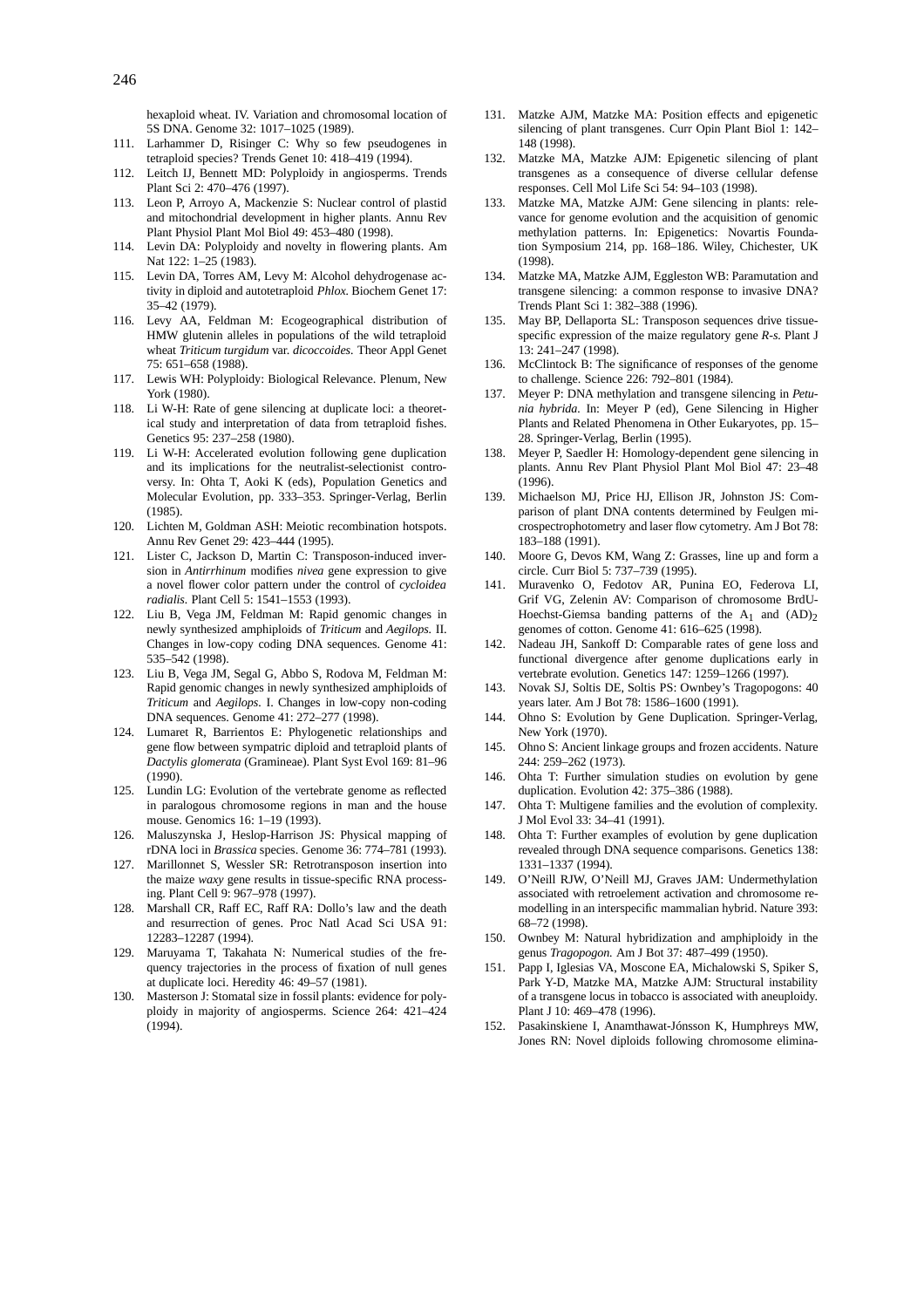- 153. Pébusque M-J, Coulier F, Birnbaum D, Pontarotti P: Ancient large-scale genome duplications: phylogenetic and linkage analyses shed light on chordate genome evolution. Mol Biol Evol 15: 1145–1159 (1998).
- 154. Petes TD, Pukkila PJ: Meiotic sister chromatid recombination. Adv Genet 33: 41–62 (1995).
- 155. Pichersky E, Soltis D, Soltis P: Defective chlorophyll *a/b*binding protein genes in the genome of a homosporous fern. Proc Natl Acad Sci USA 87: 195–199 (1990).
- 156. Pickett FB, Meeks-Wagner DR: Seeing double: appreciating genetic redundancy. Plant Cell 7: 1347–1356 (1995).
- 157. Postlethwait JH *et al.*: Vertebrate genome evolution and the zebrafish genetic map. Nature Genet 18: 345–349 (1998).
- 158. Puchta H, Hohn B: From centiMorgans to base pairs: homologous recombination in plants. Trends Plant Sci 1: 340–348 (1996).
- 159. Purugganan MD: The molecular evolution of development. BioEssays 20: 700–711 (1998).
- 160. Purugganan MD, Suddith JI: Molecular population genetics of the *Arabidopsis CAULIFLOWER* regulatory gene: nonneutral evolution and naturally occurring variation in floral homeotic function. Proc Natl Acad Sci USA 95: 8130–8134 (1998).
- 161. Purugganan MD, Wessler SR: Molecular evolution of the plant *R* regulatory gene family. Genetics 138: 849–854 (1994).
- 162. Ramsey J, Schemske DW: Pathways, mechanisms, and rates of polyploid formation in flowering plants. Annu Rev Ecol Syst 29: 467–501 (1998).
- 163. Reeder RH: Mechanisms of nucleolar dominance in animals and plants. J Cell Biol 101: 2013–2016 (1985).
- 164. Reinisch AJ, Dong J, Brubaker CL, Stelly DM, Wendel JF, Paterson AH: A detailed RFLP map of cotton, *Gossypium*  $hirsutum \times G.$  *barbadense*: chromosome organization and evolution in a disomic polyploid genome. Genetics 138: 829– 847 (1994).
- 165. Rhoades MM: Duplicate genes in maize. Am Nat 85: 105– 110 (1951).
- 166. Richards E: DNA methylation and plant development. Trends Genet 13: 319–323 (1997).
- 167. Rodermel S: Subunit control of rubisco biosynthesis: a relic of an endosymbiotic past. Photosyn Res 59: 105–123 (1999).
- 168. Roelofs D, van Velzen J, Kuperus P, Bachmann K: Molecular evidence for an extinct parent of the tetraploid species *Microseris acuminata* and *M. campestris* (Asteraceae, Lactuceae). Mol Ecol 6: 641–649 (1997).
- 169. Romero D, Palacios R: Gene amplification and genomic plasticity in prokaryotes. Annu Rev Genet 31: 91–111 (1997).
- 170. Roose ML, Gottlieb LD: Genetic and biochemical consequences of polyploidy in *Tragopogon.* Evolution 30: 818– 830 (1976).
- 171. Roose ML, Gottlieb LD: Biochemical properties and level of expression of alcohol dehydrogenases in the allotetraploid plant *Tragopogon miscellus* and its diploid progenitors. Biochem Genet 18: 1065–1085 (1980).
- 172. Sang T, Crawford DJ, Stuessy TF: Documentation of reticulate evolution in peonies (*Paeonia*) using internal transcribed spacer sequences of nuclear ribosomal DNA: implications for biogeography and concerted evolution. Proc Natl Acad Sci USA 92: 6813–6817 (1995).
- 173. Sasakuma T, Ogihara Y, Tsujimoto H: Genome rearrangement of repetitive sequences in processes of hybridization

and amphiploidization in Triticinae. In: Li Z, Xin Z (eds), 8th International Wheat Genetics Symposium, pp. 563–566. China Agricultural Scientech Press, Beijing (1995).

- 174. Scheid OM, Jakovleva L, Afsar K, Maluszynska J, Paszkowski J: A change in ploidy can modify epigenetic silencing. Proc Natl Acad Sci USA 93: 7114–7119 (1996).
- 175. Schnable PS, Hsia A-P, Nikolau BJ: Genetic recombination in plants. Curr Biol 1: 123–129 (1998).
- 176. Sears ER: Genetic control of chromosome pairing in wheat. Annu Rev Genet 10: 31–51 (1976).
- 177. Seelanan T, Schnabel A, Wendel JF: Congruence and consensus in the cotton tribe*.* Syst Bot 22: 259–290 (1997).
- 178. Shi L, Zhu T, Keim P: Ribosomal RNA genes in soybean and common bean: chromosomal organization, expression, and evolution. Theor Appl Genet 93: 136–141 (1996).
- 179. Shoemaker RC, Polzin K, Labate J, Specht J, Brummer EC, Olson T, Young N, Concibido V, Wilcox J, Tamulonis JP, Kochert G, Boerma HR: Genome duplication in soybean (*Glycine* subgenus *soja*). Genetics 144: 329–338 (1996).
- 180. Sidow A: Gen(ome) duplications in the evolution of early vertebrates. Curr Opin Genet Devel 6: 715–722 (1996).
- 181. Siedler H, Messmer MM, Schachermayr GM, Winzeler H, Winzeler M, Keller B: Genetic diversity in European wheat and spelt breeding material based on RFLP data. Theor Appl Genet 88: 994–1003 (1994).
- Small RL, Ryburn JA, Cronn RC, Seelanan T, Wendel JF: The tortoise and the hare: choosing between noncoding plastome and nuclear *Adh* sequences for phylogeny reconstruction in a recently diverged plant group. Am J Bot 85: 1301–1315 (1998).
- 183. Small RL, Ryburn JA, Wendel JF: Low levels of nucleotide diversity at homoeologous *Adh* loci in allotetraploid cotton (*Gossypium* L.). Mol Biol Evol 16: 491–501 (1999).
- 184. Small RL, Wendel JF: The mitochondrial genome of allotetraploid cotton (*Gossypium* L.). J Hered. 90: 251–253 (1999).
- 185. Snowdon RJ, Köhler W, Köhler A: Chromosomal localization and characterization of rDNA loci in the *Brassica* A and C genomes. Genome 40: 582–587 (1997).
- 186. Soltis DE, Soltis PS: Isozymes in Plant Biology. Dioscorides, Portland, OR (1989).
- 187. Soltis DE, Soltis PS: Polyploidy, breeding systems and genetic differentiation in homosporous pteridophytes. In: Soltis DE, Soltis PS (eds), Isozymes in Plant Biology, pp. 241–258. Dioscorides, Portland, OR (1989).
- 188. Soltis DE, Soltis PS: Molecular data and the dynamic nature of polyploidy. Crit Rev Plant Sci 12: 243–273 (1993).
- 189. Soltis DE, Soltis PS: The dynamic nature of polyploid genomes. Proc Natl Acad Sci USA 92: 8089–8091 (1995).
- 190. Soltis DE, Soltis PS: Polyploidy: origins of species and genome evolution. Trends Ecol Evol 9: 348–352 (1999).
- 191. Soltis PS, Doyle JJ, Soltis DE: Molecular data and polyploid evolution in plants. In: Soltis PS, Soltis DE, Doyle JJ (eds), Molecular Systematics of Plants, pp. 177–201. Chapman and Hall, New York (1992).
- 192. Song K, Lu P, Tang K, Osborn TC: Rapid genome change in synthetic polyploids of *Brassica* and its implications for polyploid evolution. Proc Natl Acad Sci USA 92: 7719–7723 (1995).
- 193. Song K, Tang K, Osborn TC: Development of synthetic *Brassica* amphidiploids by reciprocal hybridization and comparison to natural amphidiploids. Theor Appl Genet 86: 811–821 (1993).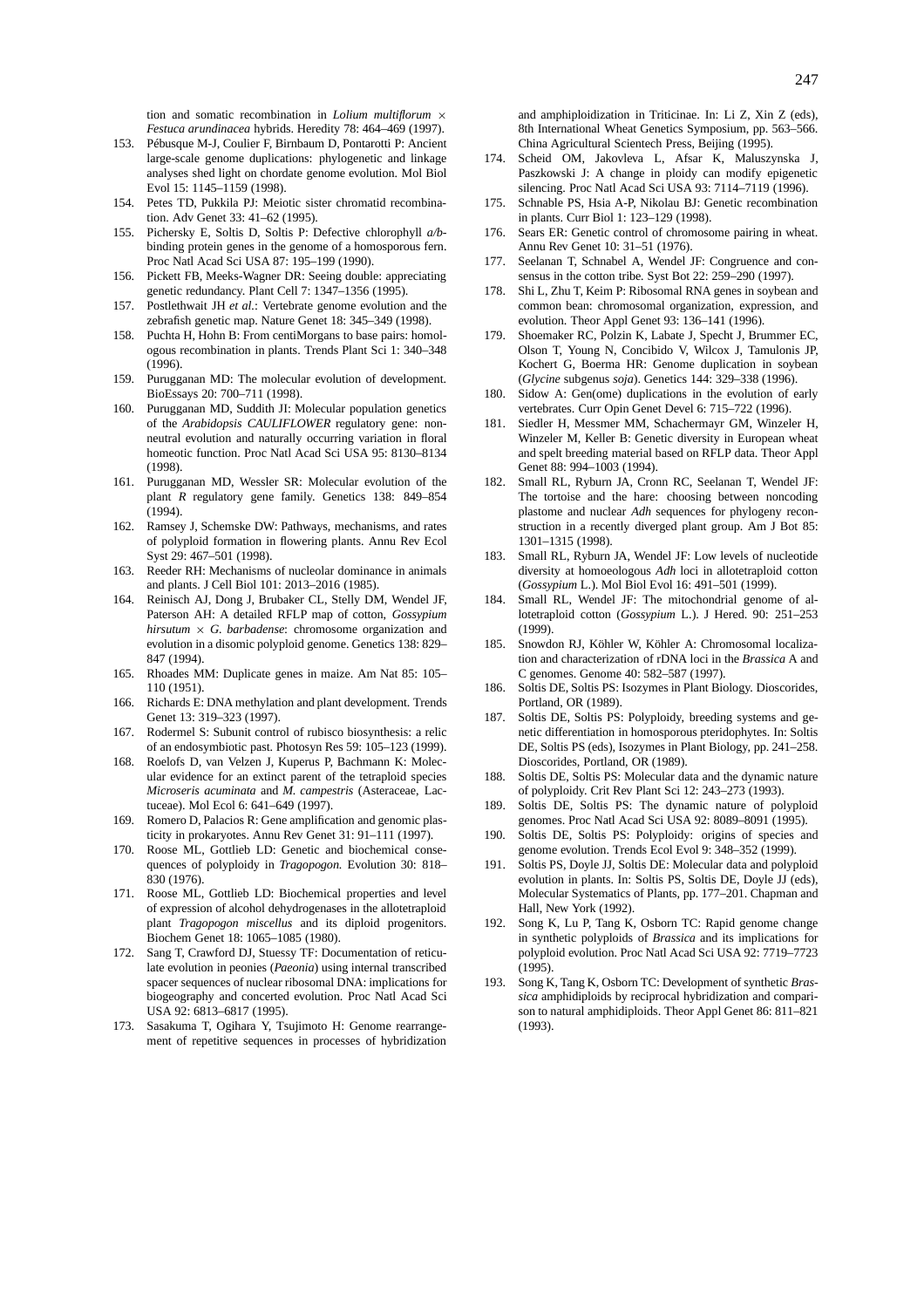- 194. Song KM, Osborn TC, Williams PH: *Brassica* taxonomy based on nuclear restriction fragment length polymorphisms (RFLPs). I. Genome evolution of diploid and amphidiploid species. Theor Appl Genet 75: 784–794 (1988).
- 195. Sossey-Alaouni K, Serieys H, Tersac M, Lambert P, Schilling E, Griveau Y, Kaan F, Bervillé A: Evidence for several genomes in *Helianthus.* Theor Appl Genet 97: 422–430 (1998).
- 196. Sperisen C, Ryals J, Meins F: Comparison of cloned genes provides evidence for intergenomic exchange of DNA in the evolution of a tobacco glucan endo-1,3–*β*-glucosidase gene family. Proc Natl Acad Sci USA 88: 1820–1824 (1991).
- 197. Spring J: Vertebrate evolution by interspecific hybridization: are we polyploid? FEBS Lett 400: 2–8 (1997).
- 198. Stam MJ, Mol NM, Kooter JM: The silence of genes in transgenic plants. Ann Bot 79: 3–12 (1997).
- 199. Stebbins GL: Types of polyploids: their classification and significance. Adv Genet 1: 403–429 (1947).
- 200. Stebbins GL: Variation and Evolution in Plants. Columbia University Press, New York (1950).
- 201. Stebbins GL: Chromosomal Evolution in Higher Plants. Edward Arnold, London (1971).
- 202. Stephens SG: Evolution of the Gene: 'homologous' genetic loci in *Gossypium.* Cold Spring Harbor Symp Quant Biol 16: 131–140 (1951).
- 203. Stephens SG: Possible significance of duplication in evolution. Adv Genet 4: 247–265 (1951).
- 204. Stutz HC, Pope CL, Sanderson SC: Evolutionary studies of *Atriplex*: adaptive products from the natural hybrid 6*n A. tridentata* × 4*n A. canescens.* Am J Bot 66: 1181–1193 (1979).
- 205. Suh Y, Thien LB, Reeve HE, Zimmer EA: Molecular evolution and phylogenetic implications of internal transcribed spacer sequences of ribosomal DNA in Winteraceae. Am J Bot 80: 1042–1055 (1993).
- 206. Sybenga J: Chromosome pairing affinity and quadrivalent formation in polyploids: do segmental allopolyploids exist? Genome 39: 1176-1184 (1996).
- 207. Taylor WC: Regulatory interactions between nuclear and plastid genomes. Annu Rev Plant Physiol Plant Mol Biol 46: 445–474 (1989).
- 208. Thomas HM, Harper JA, Meredith MR, Morgan WG, King IP: Physical mapping of ribosomal DNA sites in *Festuca arundinacea* and related species by in situ hybridization. Genome 40: 406–410 (1997).
- 209. Truco MJ, Hu J, Sadowski J, Quiros CF: Inter- and intragenomic homology of the *Brassica* genomes: implications for their origin and evolution. Theor Appl Genet 93: 1225– 1233 (1996).
- 210. Van Houten WJH, Scarlett N, Bachmann K: Nuclear DNA markers of the Australian tetraploid *Microseris scapigera* and its North American diploid relatives. Theor Appl Genet 87: 498–505 (1993).
- 211. VanderWiel PS, Voytas DF, Wendel JF: *Copia*-like retrotransposable element evolution in diploid and polyploid cotton (*Gossypium* L.). J Mol Evol 36: 429–447 (1993).
- 212. Vaughan HE, Jamilena M, Ruiz Rejon C, Parker JS, Garrido-Ramos MA: Loss of nucleolus-organizer regions during polyploid evolution in *Scilla autumnalis.* Heredity 71: 574– 580 (1993).
- 213. Vega JM, Feldman M: Effect of the pairing gene *Ph1* and premeiotic colchicine treatment on intra- and interchromosome pairing of isochromosomes in common wheat. Genetics 150: 1199–1208 (1998).
- 214. Vega JM, Feldman M: Effect of the pairing gene *Ph1* on centromere misdivision in common wheat. Genetics 148: 1285–1294 (1998).
- 215. Volkov RA, Borisjuk NV, Panchuk II, Schweizer D, Hemleben V: Elimination and rearrangement of parental rDNA in the allotetraploid *Nicotiana tabacum.* Mol Biol Evol 16: 311–320 (1999).
- 216. Wagner A: The fate of duplicated genes: loss or new function? Bioessays 20: 785–788 (1998).
- 217. Walsh JB: How often do duplicated genes evolve new functions? Genetics 139: 421–428 (1995).
- 218. Waters ER, Schaal BA: Biased gene conversion is not occurring among rDNA repeats in the *Brassica* triangle. Genome 39: 150–154 (1996).
- 219. Waters ER, Schaal BA: Heat shock induces a loss of rRNAencoding DNA repeats in *Brassica nigra.* Proc Natl Acad Sci USA 93: 1449–1452 (1996).
- 220. Watterson GA: On the time for gene silencing at duplicate loci. Genetics 105: 745–766 (1983).
- 221. Wendel JF: New World tetraploid cottons contain Old World cytoplasm. Proc Natl Acad Sci USA 86: 4132–4136 (1989).
- 222. Wendel JF, Albert VA: Phylogenetics of the cotton genus (*Gossypium* L.): character-state weighted parsimony analysis of chloroplast DNA restriction site data and its systematic and biogeographic implications*.* Syst Bot 17: 115–143 (1992).
- 223. Wendel JF, Doyle JJ: Phylogenetic incongruence: window into genome history and molecular evolution. In: Soltis PS, Soltis DE, Doyle JJ (eds), Molecular Systematics of Plants II, pp. 265–296. Kluwer Academic Publishers, Dordrecht, Netherlands (1998).
- 224. Wendel JF, Schnabel A, Seelanan T: Bidirectional interlocus concerted evolution following allopolyploid speciation in cotton (*Gossypium*). Proc Natl Acad Sci USA 92: 280–284 (1995).
- 225. Wendel JF, Schnabel A, Seelanan T: An unusual ribosomal DNA sequence from *Gossypium gossypioides* reveals ancient, cryptic, intergenomic introgression. Mol Phyl Evol 4: 298–313 (1995).
- 226. Wessler SR: Plant retrotransposons: turned on by stress. Curr Biol 6: 959–961 (1996).
- 227. Wessler SR: Transposable elements and the evolution of gene expression. In: Greenland A, Meyerowitz E, Steer M (eds), SEB Symposium: Control of Plant Development, Genes and Signals, pp. 115–122. Society of Experimental Biology, UK (1997).
- 228. Wessler SR: Transposable elements associated with normal plant genes. Physiol Plant 103: 581–586 (1998).
- 229. Wessler SR, Bureau TE, White SE: LTR-retrotransposons and MITEs: important players in the evolution of plant genomes. Curr Opin Genet Dev 5: 814–821 (1995).
- 230. White SE, Habera LF, Wessler SR: Retrotransposons in the flanking regions of normal plant genes: a role for *copia*-like elements in the evolution of gene structure and expression. Proc Natl Acad Sci USA 91: 11792–11796 (1994).
- 231. Whitkus R, Doebley J, Lee M: Comparative genome mapping of sorghum and maize. Genetics 132: 1119–1130 (1992).
- 232. Wilson HD, Barber SC, Walters T: Loss of duplicate gene expression in tetraploid *Chenopodium.* Biochem Syst Ecol 11: 7–13 (1983).
- 233. Wolfe KH, Shields DC: Molecular evidence for an ancient duplication of the entire yeast genome. Nature 387: 708–713 (1997).